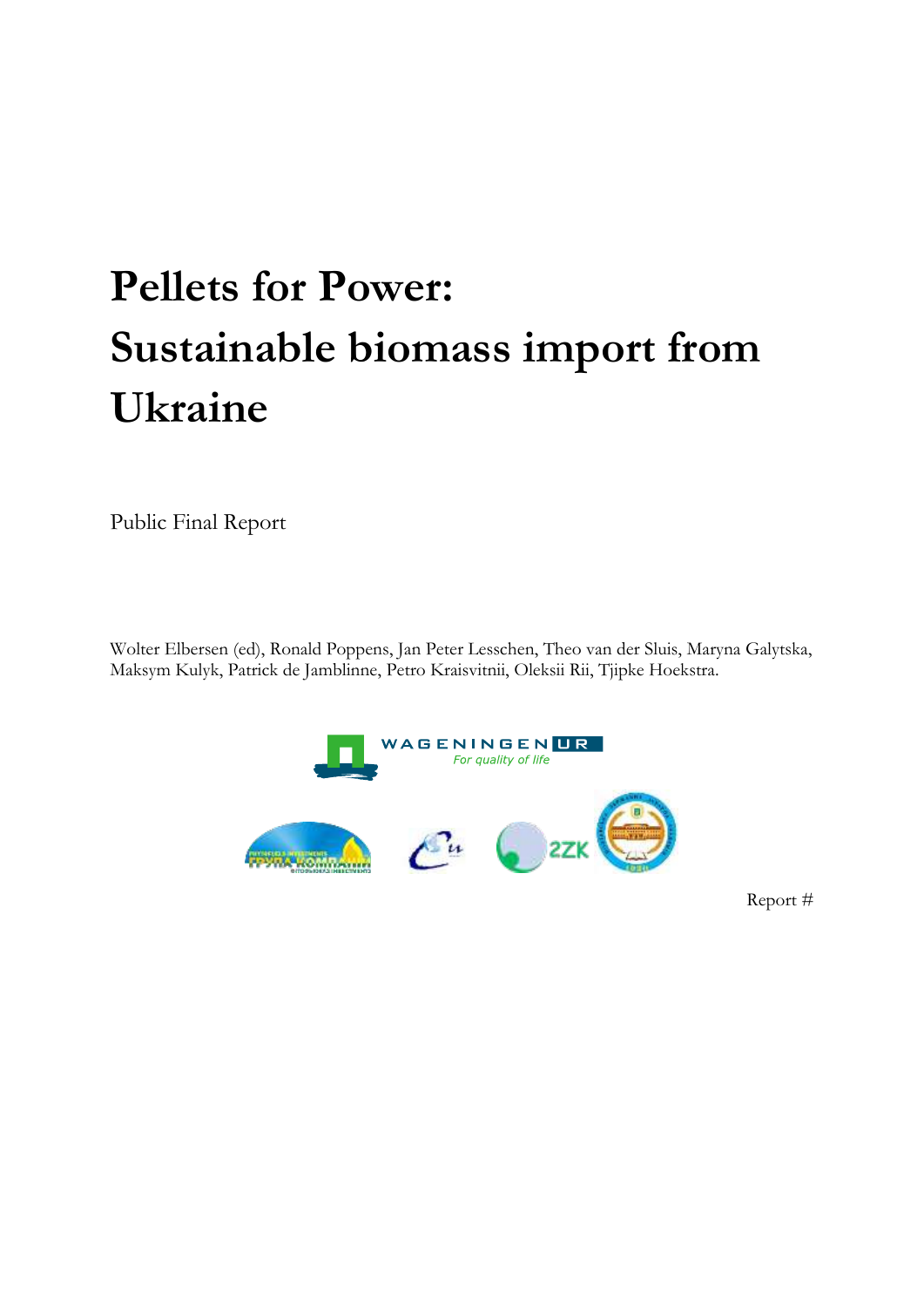# **Colophon**

| Date:                           | October 2013    |
|---------------------------------|-----------------|
| Status:                         | Final Report    |
| Project number:                 | DBI01010        |
| Contact person AgNL: Kees Kwant |                 |
| Contact person FBR:             | Wolter Elbersen |

This study was carried out in the framework of the Sustainable Biomass Import programme, with financial support from the Ministry of Economic Affairs.

| Title               | Pellets for Power: Sustainable biomass import from Ukraine. Public Final Report      |  |  |  |
|---------------------|--------------------------------------------------------------------------------------|--|--|--|
| Author(s)           | Ronald Poppens, Jan Peter Lesschen, Theo van der Sluis, Maryna Galytska, Maksym      |  |  |  |
|                     | Kulyk, Patrick de Jamblinne, Petro Kraisvitnii, Oleksii Rii, Tjipke Hoekstra, Wolter |  |  |  |
|                     | Elbersen.                                                                            |  |  |  |
| Number              | Food & Biobased Research number                                                      |  |  |  |
| ISBN-number         | ISBN number                                                                          |  |  |  |
| Date of publication | October 2013                                                                         |  |  |  |
| Confidentiality     | No.                                                                                  |  |  |  |
| OPD code            | OPD code                                                                             |  |  |  |
| Approved by         | Martijn Hackmann                                                                     |  |  |  |
|                     |                                                                                      |  |  |  |

Wageningen UR Food & Biobased Research P.O. Box 17 NL-6700 AA Wageningen Tel: +31 (0)317 480 084 E-mail: info.fbr@wur.nl Internet: www.wur.nl

website: [www.biomassandbioenergy.nl/ukrain/P4P.htm](http://www.biomassandbioenergy.nl/ukrain/P4P.htm) [www.agentschapnl.nl/biomass](http://www.agentschapnl.nl/biomass)

© Wageningen UR Food & Biobased Research, institute within the legal entity Stichting Dienst Landbouwkundig Onderzoek

*All rights reserved. No part of this publication may be reproduced, stored in a retrieval system of any nature, or transmitted, in any form or by any means, electronic, mechanical, photocopying, recording or otherwise, without the prior permission of the publisher. The publisher does not accept any liability for inaccuracies in this report.*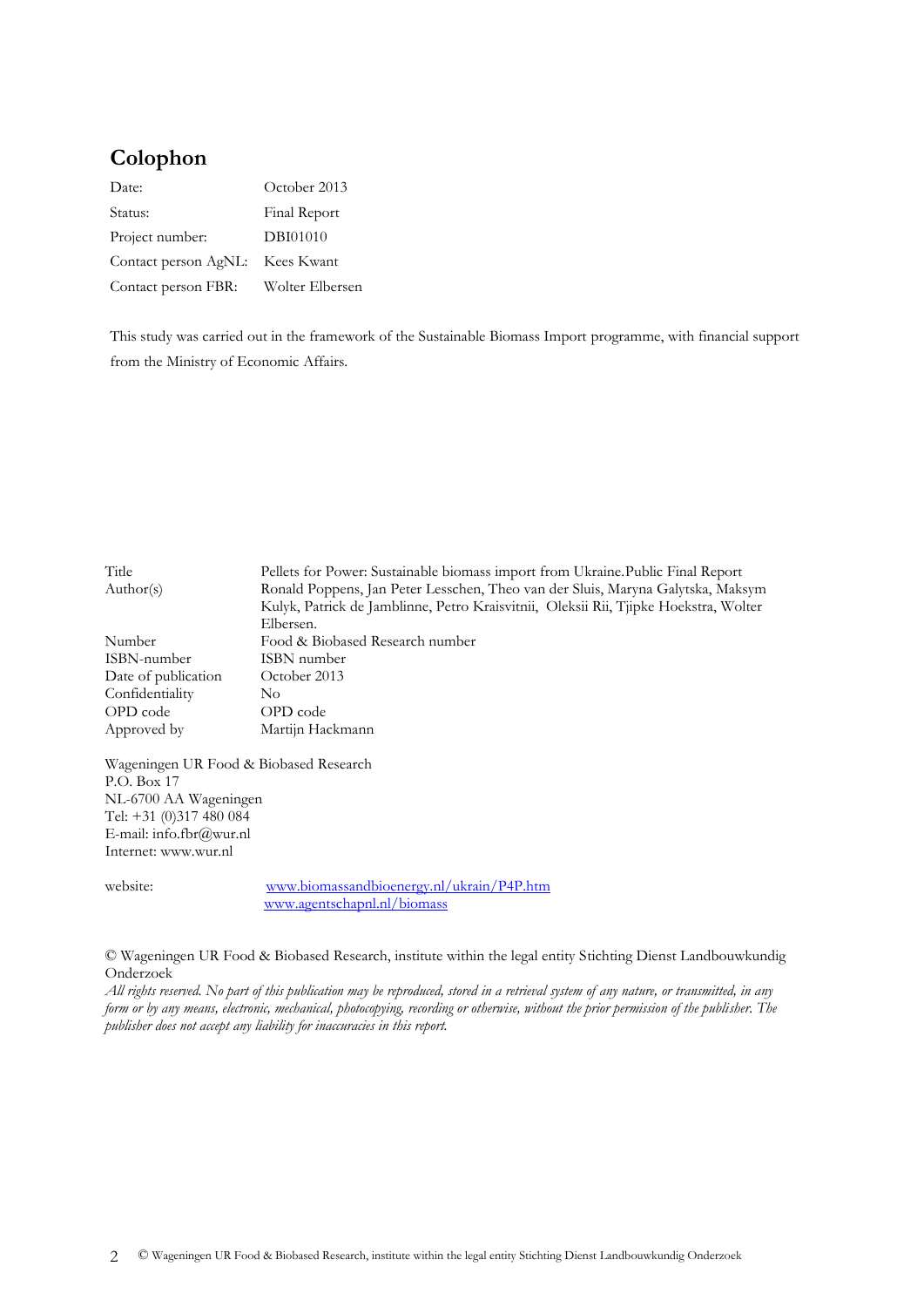# **Content**

|                                                                                             | 1 Context and reasons to start the project |                                                                                                                |                  |  |  |
|---------------------------------------------------------------------------------------------|--------------------------------------------|----------------------------------------------------------------------------------------------------------------|------------------|--|--|
|                                                                                             |                                            | 2 Objectives of the project                                                                                    | 5                |  |  |
|                                                                                             | 3 Activities undertaken in the project     |                                                                                                                |                  |  |  |
|                                                                                             |                                            | 4 Main findings of the project                                                                                 | $\boldsymbol{9}$ |  |  |
|                                                                                             | 4.1                                        | What was the case for or against straw pellet production in Ukraine?                                           | 9                |  |  |
|                                                                                             | 4.2                                        | Why is reed an attractive biomass source and what was achieved in developing this                              |                  |  |  |
|                                                                                             |                                            | chain?                                                                                                         | 10               |  |  |
|                                                                                             | 4.3                                        | Why should switchgrass be an attractive biomass crop for Ukraine and what has been<br>achieved in the project? | 12               |  |  |
|                                                                                             | 4.4                                        | What markets exist for reed and switchgrass pellets in Ukraine and the EU now and in                           |                  |  |  |
|                                                                                             |                                            | the future?                                                                                                    | 13               |  |  |
|                                                                                             | 4.5                                        | What has been the contribution to the iLUC debate by the project?                                              | 14               |  |  |
| 5                                                                                           |                                            | Summary of the reports                                                                                         | 15               |  |  |
|                                                                                             | 5.1                                        | Report: Switchgrass Ukraine. Overview of switchgrass research and guidelines                                   | 15               |  |  |
|                                                                                             | 5.2                                        | Report: Ukrainian biomass sustainability. Assessing the feasibility of sustainability                          |                  |  |  |
|                                                                                             |                                            | standard implementation and producer compliance in Ukraine                                                     | 18               |  |  |
|                                                                                             | 5.3                                        | Report: Reed Harvesting from wetlands for bioenergy. Technical aspects, sustainability                         |                  |  |  |
|                                                                                             |                                            | and economic viability of reed harvesting in Ukraine                                                           | 22               |  |  |
|                                                                                             | 5.4                                        | Report: Herbaceous biomass supply chains. Assessing the greenhouse gas balance,                                |                  |  |  |
|                                                                                             |                                            | economics and ILUC effects of Ukrainian biomass for domestic and Dutch energy                                  |                  |  |  |
|                                                                                             |                                            | markets                                                                                                        | 25               |  |  |
| Report: Market potential of Ukrainian herbaceous biomass. Analyzing market obstacles<br>5.5 |                                            |                                                                                                                |                  |  |  |
|                                                                                             | 5.6                                        | and promoting business strategies.                                                                             | 28               |  |  |
|                                                                                             |                                            | Report: Taking the Law to the People                                                                           | 30               |  |  |
|                                                                                             |                                            | 6 Lessons learned                                                                                              | 33               |  |  |
|                                                                                             | 6.1                                        | Project management                                                                                             | 33               |  |  |
|                                                                                             | 6.2                                        | Starting biomass business in Ukraine                                                                           | 33               |  |  |
|                                                                                             | 6.3                                        | Herbaceous biomass market focus                                                                                | 33               |  |  |
|                                                                                             | 6.4<br>6.5                                 | Reed/wetland management                                                                                        | 33<br>33         |  |  |
|                                                                                             | 6.6                                        | Biomass sustainability<br>NTA 8080 implementation                                                              | 34               |  |  |
|                                                                                             | 6.7                                        | Market access for herbaceous pellets                                                                           | 34               |  |  |
|                                                                                             | 6.8                                        | Switchgrass production                                                                                         | 34               |  |  |
|                                                                                             |                                            |                                                                                                                |                  |  |  |
|                                                                                             |                                            | 7 Follow up of the project                                                                                     | 35               |  |  |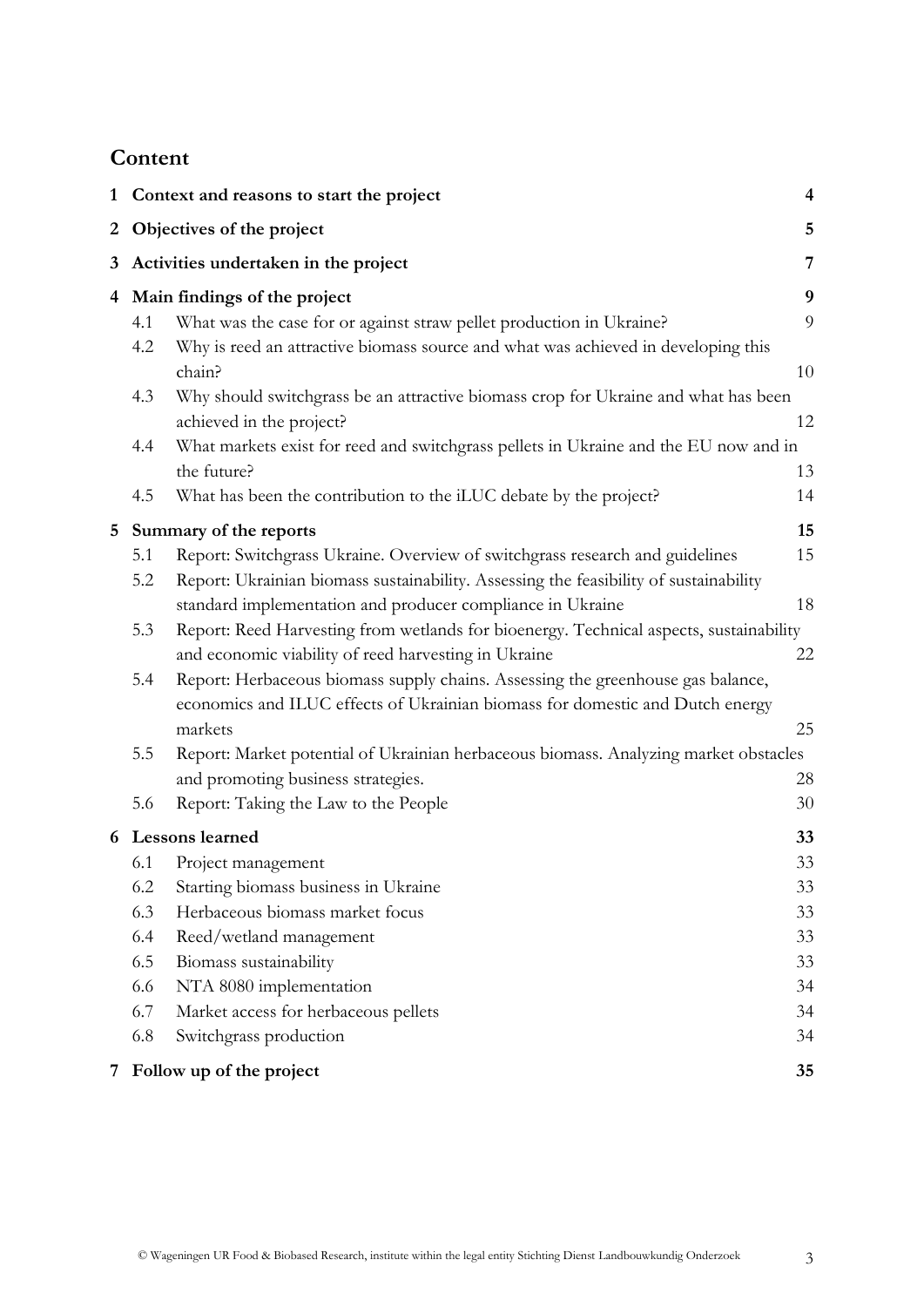# <span id="page-3-0"></span>**1 Context and reasons to start the project**

This project responds to the mismatch between on the one hand a growing demand for biomass on the Dutch and EU energy markets with a limited biomass potential and on the other hand large amounts of biomass and biomass potential currently underutilised in Ukraine. Ukraine itself is seen as a very promising location for sustainable biomass production but is also plagued by economic depression, land degradation, depopulation and high cost for natural gas.

The Ukrainian company Phytofuel and the Belgian company Tuzetka recognized the opportunity. Together with Wageningen UR in The Netherlands they started the first experiments with switchgrass and also initiated pelletisation of straw and assessed the opportunity to use available reed stands in the Poltava region.

In 2010 the sustainable Biomass Import Programme (DBI) offered the opportunity to speed up the business development and also focus on certification. The programme helped to involve state of the art expertise for developing the total system and assure that the concept would comply with the (future) sustainability demands. This would mean that the pellets would be certifiable (in this case NTA 8080) and would also not compete with food production and would thus be iLUC free.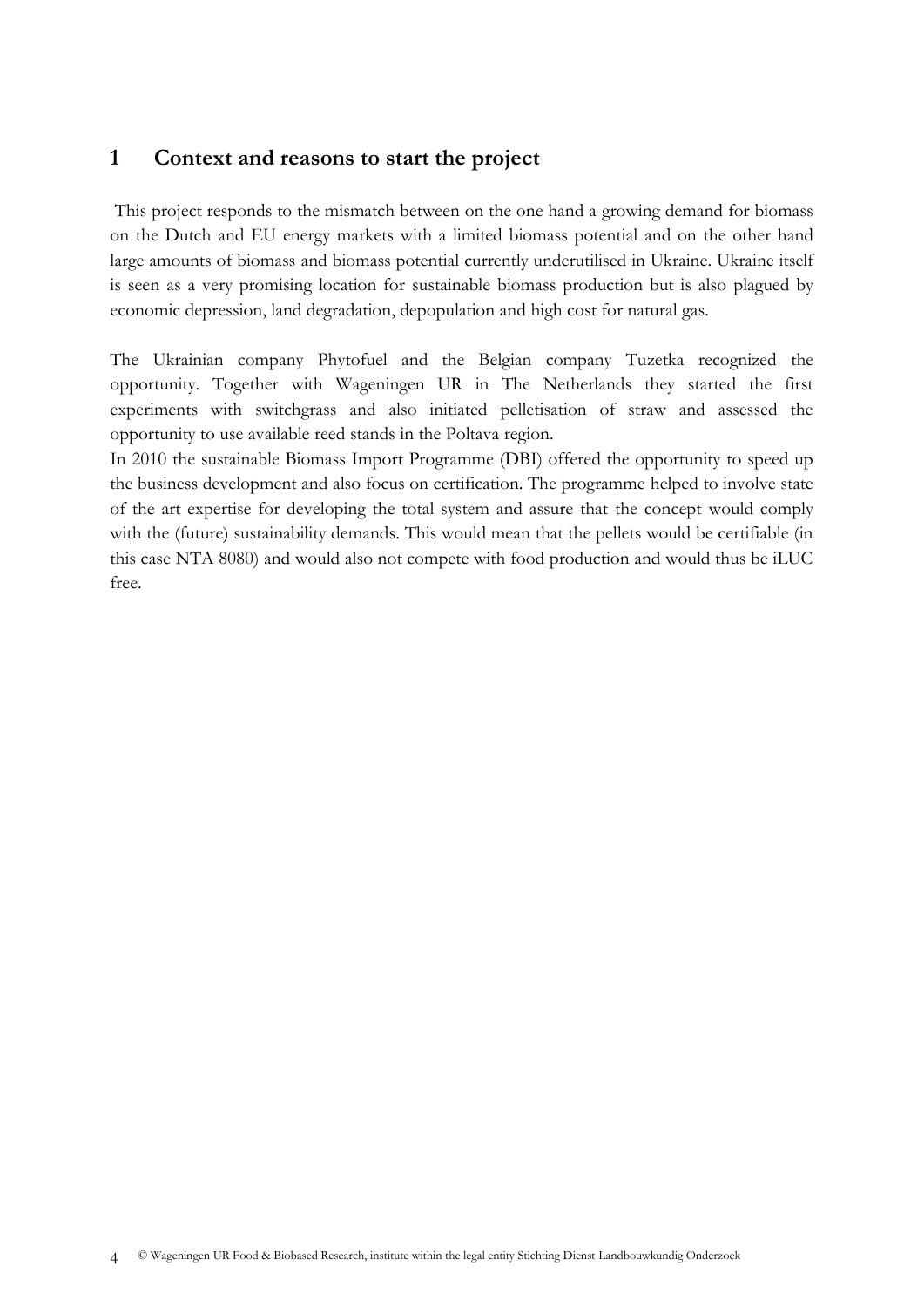# <span id="page-4-0"></span>**2 Objectives of the project**

The project aimed to:

- Develop a sustainable business model for pelletizing biomass residues and biomass crops in Ukraine for domestic and NL energy markets.
- Test sustainability of underutilized biomass use and energy crop production on marginal land while avoiding indirect Land Use Changes (iLUC).

In Figure 1 the concept of using 3 types of herbaceous biomass (straw, reed and switchgrass) to secure a continuous biomass supply for production of pellets for the local and export markets is illustrated.

Straw is abundantly available in Ukraine and has very limited other uses. It was thought that using this biomass for pellet production and export to Europe through the Netherlands would be an attractive option. Reed is also potentially available in large quantities in Ukraine and has very little uses and is often burnt in winter to allow access to water.



**Figure 1.** *The total concept of the project is to use straw, reed and switchgrass for pelletization and local use or export.* 

Switchgrass is a perennial grass developed in the USA and later in western Europe as a biomass crop which can be grown at low cost on relatively low quality soils.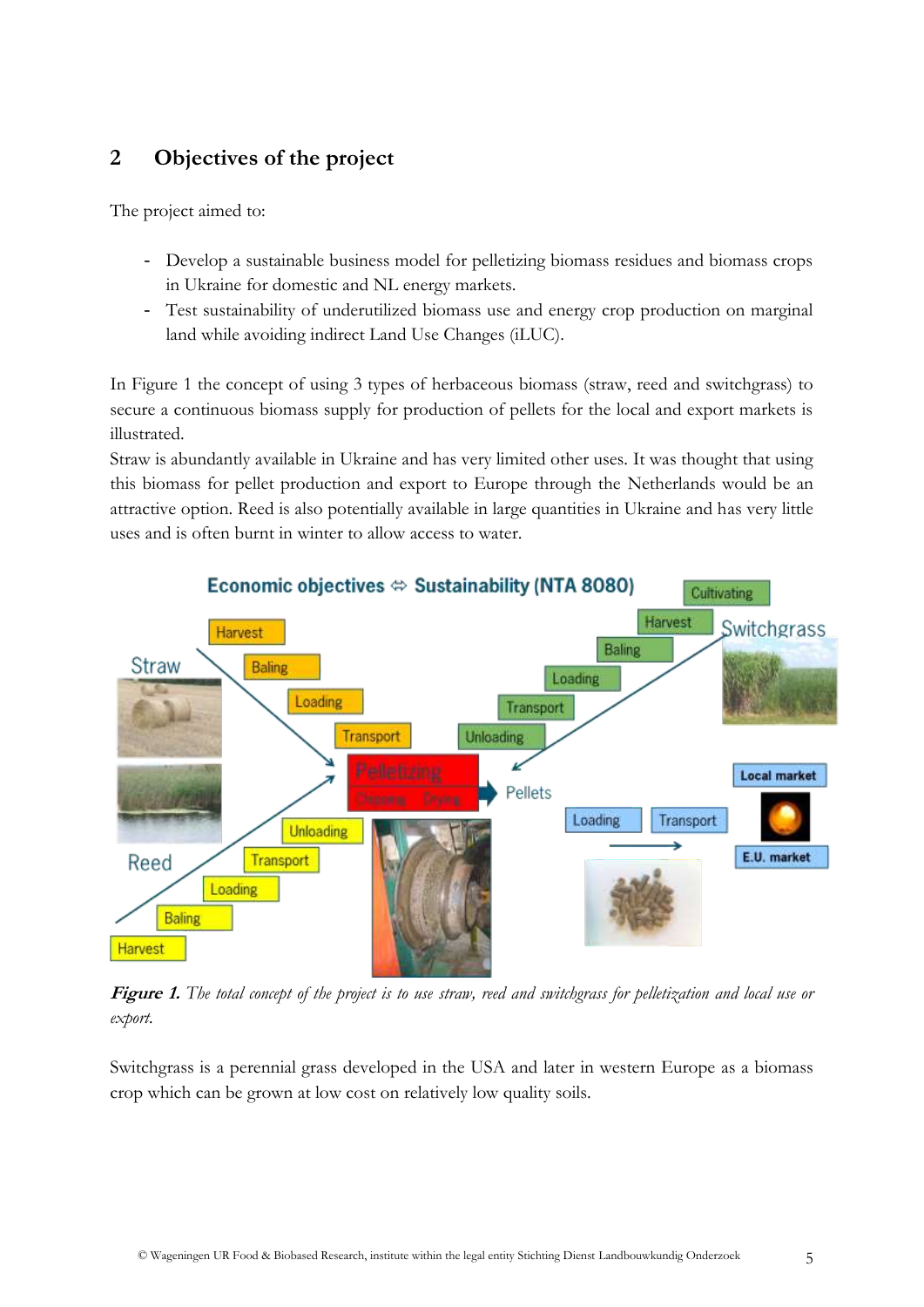By using these 3 different types of biomass for supplying pelleting facilities a more or less continuous biomass supply could be achieved; straw in summer and fall, reed in winter and switchgrass in winter and spring. The business would be started using straw and then switch to also using reed and later switchgrass as these options would become available.

The production chains would be set-up to comply with biomass certification demands as set by the NTA 8080<sup>1</sup> certification standard to be sure the biomass pellets would have access to the European and Dutch biomass markets.

As all 3 three types of biomass could be produced without competing with other (food) applications it would be possible to claim that the biomass would be iLUC (indirect Land Use Change) free. This is one of the large sustainability problems that many other biomass options face at the moment.

-

*<sup>1</sup> <http://www.sustainable-biomass.org/>*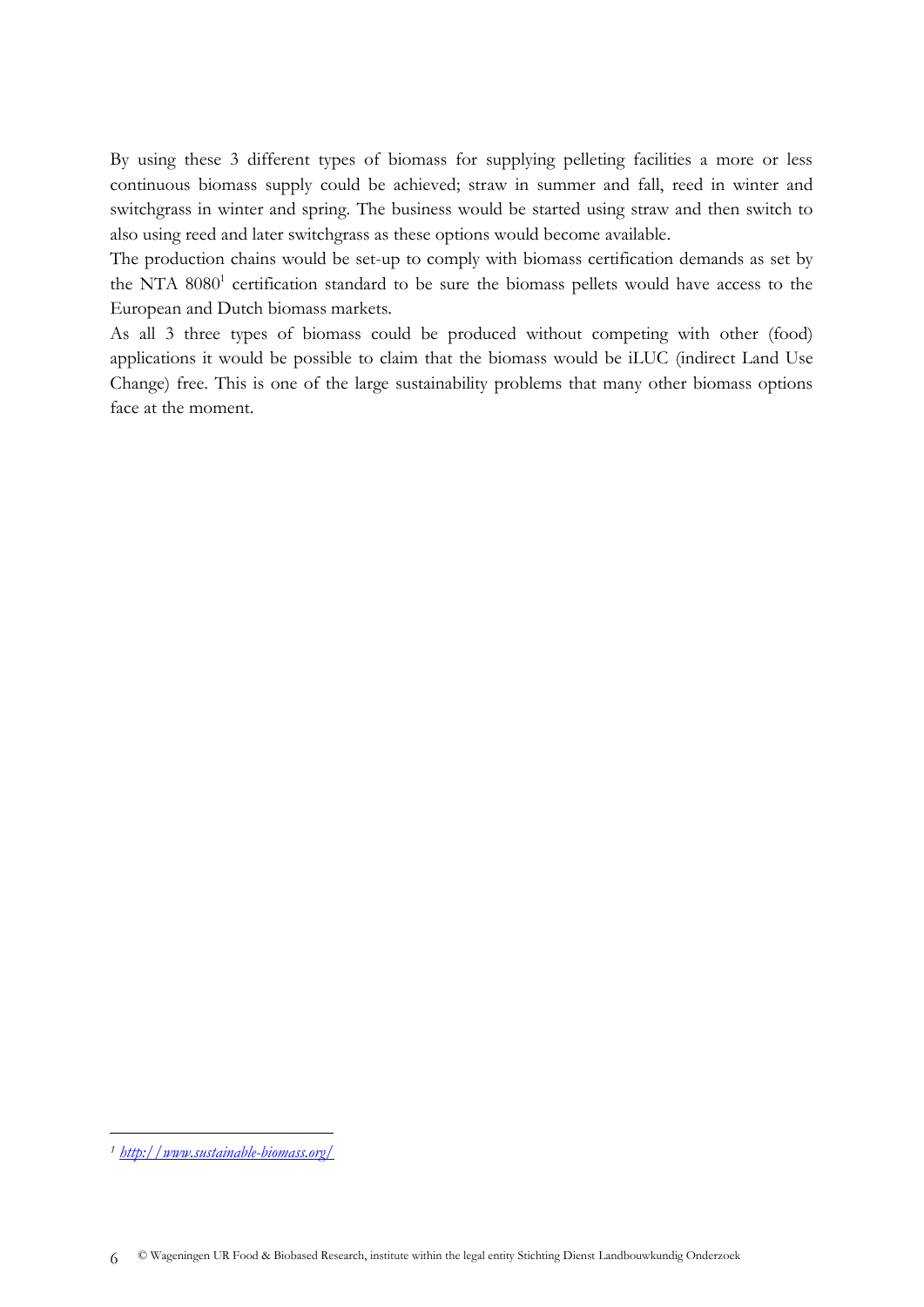# <span id="page-6-0"></span>**3 Activities undertaken in the project**

# Organizing biomass supply

- Straw supply for pellet production was evaluated and not pursued further.
- The legal framework for securing harvesting rights was analysed and worked out.
- Reed harvesting permits and 10-year harvesting agreements with reed communities for 9000 hectares of reed lands were concluded.

# Securing herbaceous pellet Market

- The obstacles for access of herbaceous biomass pellets was mapped (compared to wood pellets).
- Business strategies were identified to seize market opportunities in Ukraine and in Europe (and the Netherlands).
- A viable domestic heating market for herbaceous pellets was identified.
- Herbaceous biomass pellets (reed from Poltava) were imported to the Netherlands and used for heat production at the municipal heating plant in Marum.

# Develop and test switchgrass as a biomass crop for Ukraine:

- Successful experiments of switchgrass cultivation at 4 sites and different soil types (fertile, less fertile) have been executed to test varieties, and management options.
- Expertise has been developed making it possible to start large scale cultivation for biomass in Ukraine. First large scale (>5 ha) fields were established successfully.
- A manual has been developed for switchgrass cultivation in Ukraine using experience gained from field tests.

# Develop sustainable reed harvesting methods

- Harvesting tests for reed were conducted.
- Ecological impact analysis and monitoring was conducted.
- Guidelines for sustainable reed harvesting, minimizing (negative) impact on environment and biodiversity have been developed.

# Assessment of the production chain(s) for sustainability (based on the NTA 8080 certification system):

- The total sustainability impact was assessed based on NTA 8080 for the reed to biomass pellet case in Ukraine.
- Guidelines for sustainable reed harvesting were developed (matching NTA 8080).
- The GHG balance was analysed for reed and switchgrass based biomass-to-energy supply chain configurations (for delivery in Ukraine and in the Netherlands).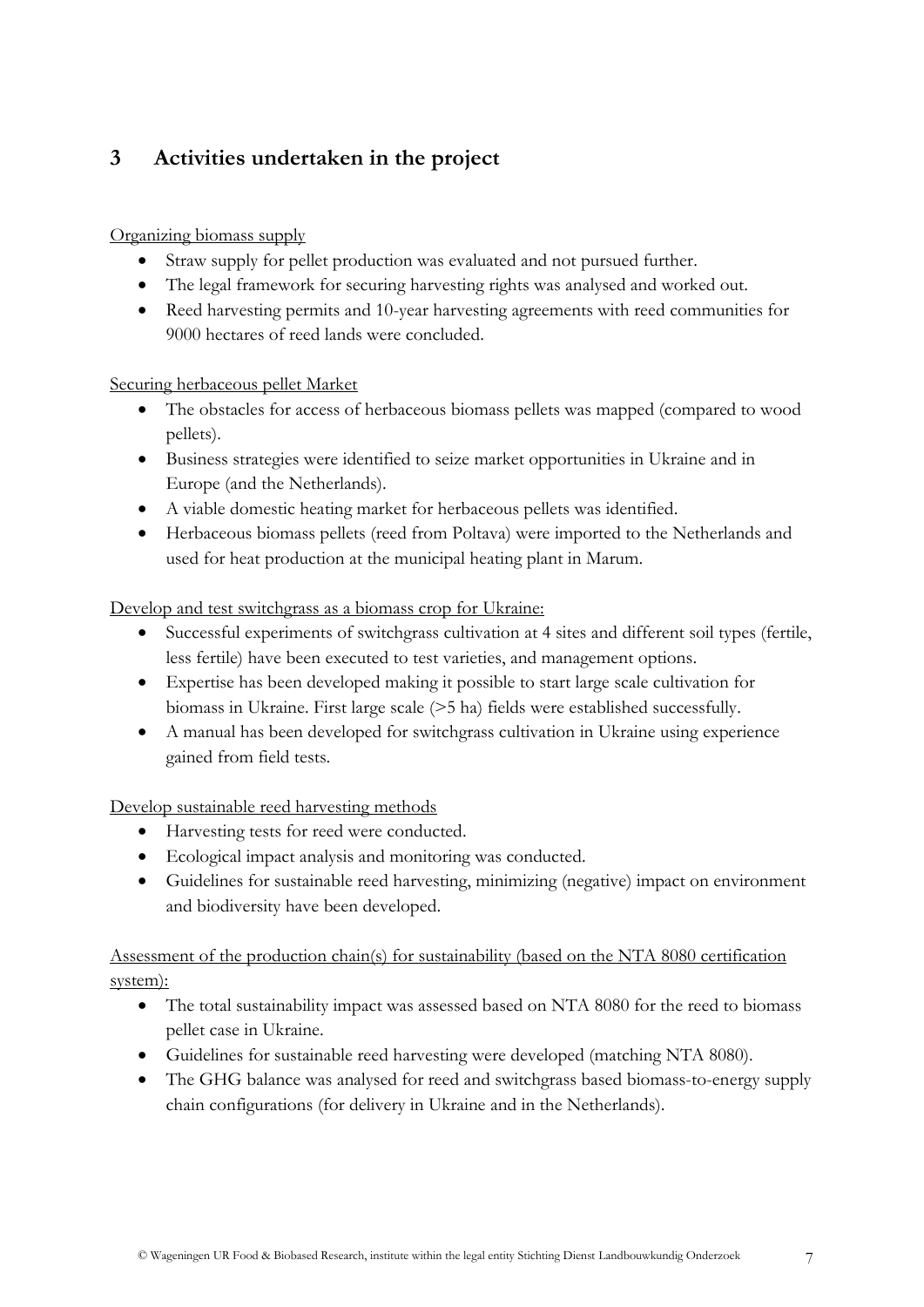- The results indicate that the net GHG emission savings are well below minimum requirements in the NTA 8080 standard.
- The ILUC free biomass production concept was developed and analysed:
	- o Focus on reed (as an unused or underutilised biomass resource).
	- o Focus on cultivation of switchgrass on non-agricultural/abandoned/marginal land vs productive land.
	- o Calculation of the economic and GHG cost of biomass production on less productive land (without iLUC) and productive land (with iLUC).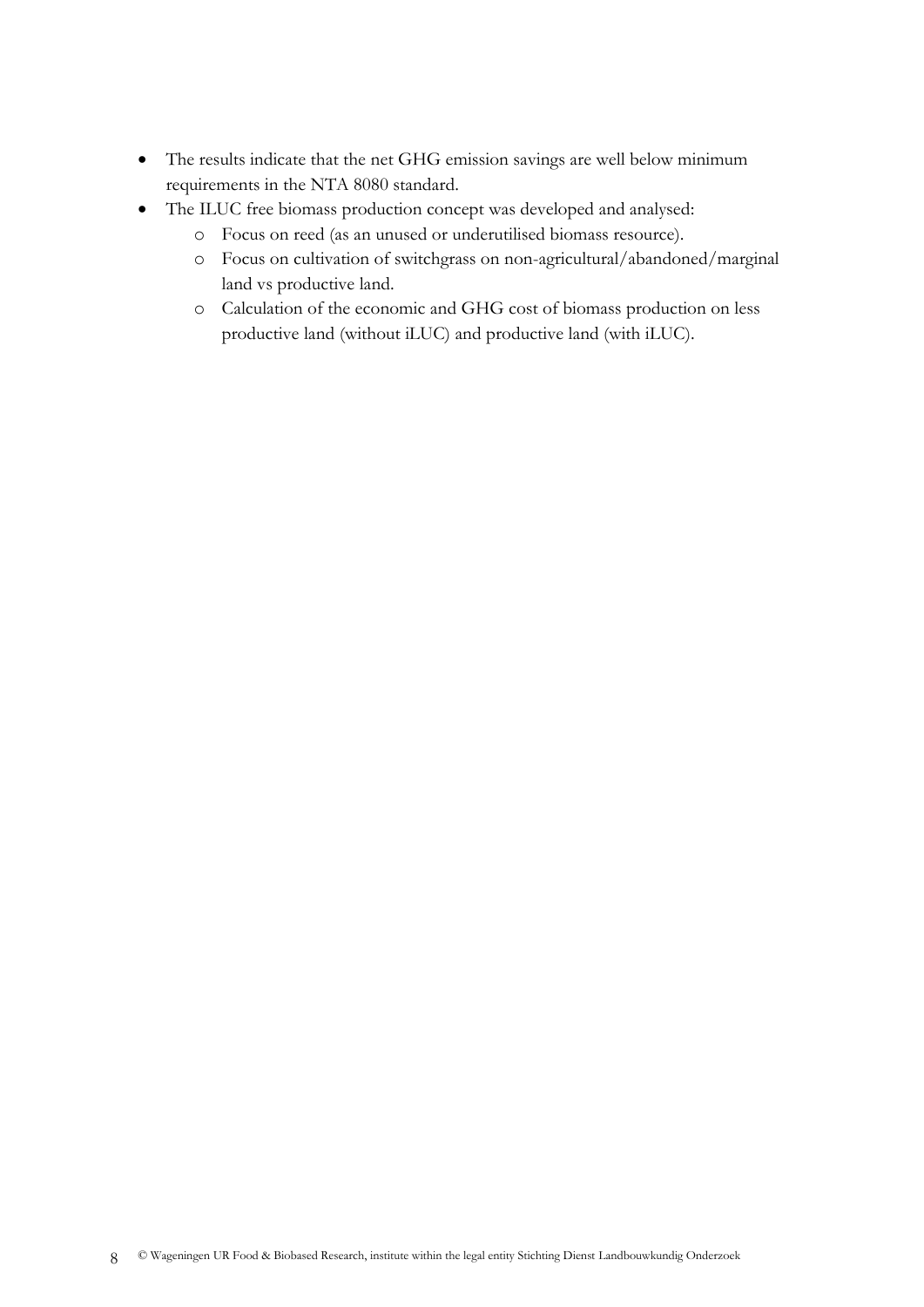# <span id="page-8-0"></span>**4 Main findings of the project**

## <span id="page-8-1"></span>**4.1 What was the case for or against straw pellet production in Ukraine?**

The straw potential in Ukraine is very large. Some 10 million tons of DM is assumed to be available every year, mainly because few alternative uses such as animal bedding or other applications like mushroom production or card board production are available. Because it is a byproduct a positive GHG balance is very likely. In current practice straw is often burnt in the field (as illustrated by Figure 2).



**Figure 2.** *Straw has few alternative uses in Ukraine and burning in the field is still common.*

During the project the commercial partners worked on setting up a production chain for straw pellet production but in the end concluded that straw was, for their business, a less attractive option. Security of supply was a concern due to uncertainty over the honoring of contracts by straw suppliers. Cost of logistics was a problem due to the low amount of straw available per hectare which increased the cost of straw collection. During the project it also became clear that the quality of straw pellets would pose a problem for most boiler systems due to the high potassium (K) and chloride (Cl) content of straw. High K and Cl content will lead to fouling of the boilers and ash melting (see Figure 3). Most existing boilers cannot handle this type of material and the market for straw pellets will therefore be very limited and the price paid will also likely be too low to make an attractive business proposition possible.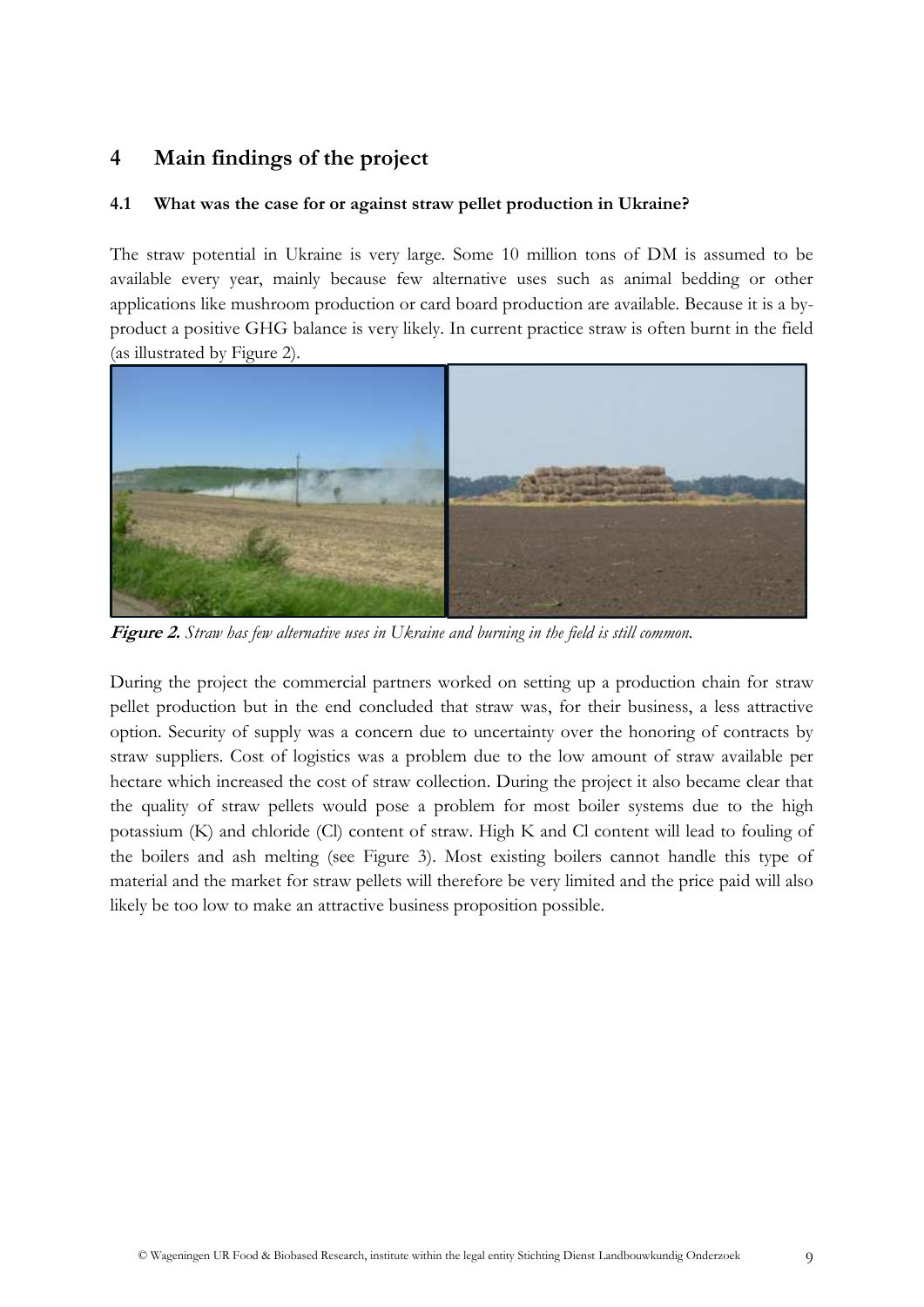

**Figure 3***. Melted ash from a straw burning boiler in Ukraine.*

<u>.</u>

On top of this a model study, in the project<sup>2</sup>, showed that under current conditions the harvest of straw without decreasing the soil carbon is not possible in most cases for the project area (Poltava, Ukraine). This is due to the high soil organic carbon contents of the soils in Poltava, making it very difficult to maintain soil organic carbon levels when used for arable agriculture. Especially given the low cereal yields and consequently low input of carbon through the roots and the stubbles and the low input of other organic matter like manure. The potential for straw harvesting can be increased by increasing cereal yields and more manure application. Maintenance of soil organic carbon is most critical NTA 8080 criterion for the straw chain.

# <span id="page-9-0"></span>**4.2 Why is reed an attractive biomass source and what was achieved in developing this chain?**

Wetlands consisting mainly of reed, cover approximately 1,2 million ha in Ukraine. Reed can yield up to 15 tons of dry matter per hectare per year. Most reed in Ukraine has no alternative uses and much reed is actually burned in winter or spring to make hunting and fishing possible. Controlled harvesting can actually benefit key marshland birds.

Using reed for energy pellet production is therefore a potentially attractive option. At the same time the wetlands are a vulnerable ecosystem and care has to be taken to maintain them. Harvesting the reed areas is complicated and potentially costly.

An important challenge (and success) in the setting up of a successful reed pellet production chain by the project was the acquisition of concessions for harvesting reed in the Poltava project region by partner Phytofuels. This involved defining the legal status of reed areas before

*<sup>2</sup> Poppens R., J.P. Lesschen, M. Galytska, P. de Jamblinne, P. Kraisvitnii, H.W. Elbersen. 2013. Herbaceous biomass supply chains. Assessing the greenhouse gas balance, economics and iLUC effects of Ukrainian biomass for domestic and Dutch energy markets. Pellets for Power project. Wageningen UR Food*  $\breve{c}$  *Biobased Research.*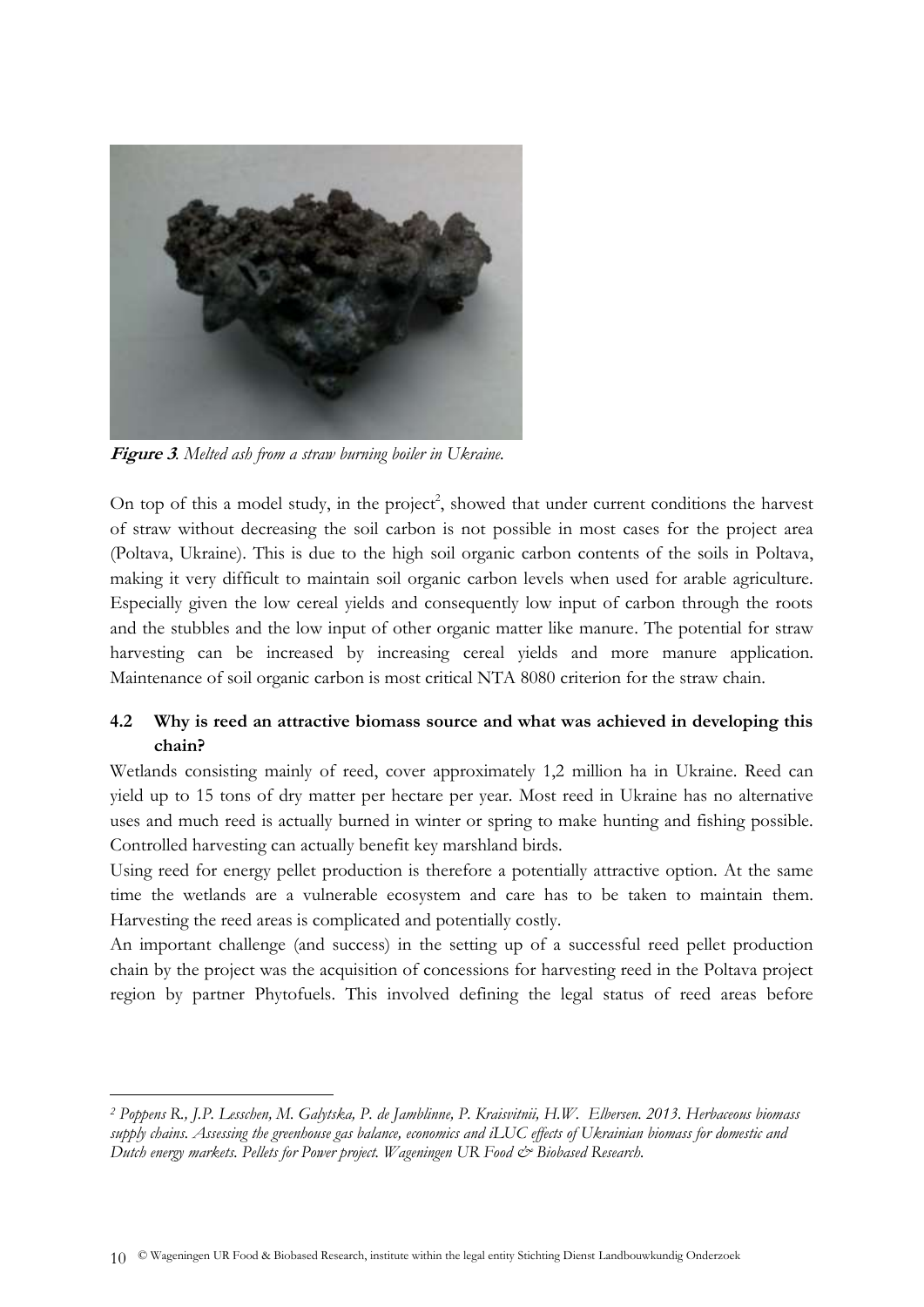concessions from the local communities could be obtained<sup>3</sup>. This effort should also benefit other initiatives focusing on certified reed harvesting for energy purposes in Ukraine.



**Figure 4***. Reed fields in the Poltava oblast and presentation held by Phytofuels about the reed for energy project to villagers as part of the stakeholder consultations.*

The quality of reed is potentially much better than for (summer harvested) straw because K and Cl have been washed out of the reed during winter. Thus ash melting and fouling problems can be reduced or avoided by harvesting reed in winter or early spring. The total ash content can still be a problem and require adaptations to boilers and good production chain management. The viability of reed pellets for thermal conversion was shown by a reasonably successful test in the municipal biomass heating installation in Marum (the Netherlands) in the spring of 2013.



**Figure 5***. Delivery of Ukrainian reed pellets for test firing at the municipal heating plant in Marum, The Netherlands in spring 2013.*

<sup>&</sup>lt;u>.</u> <sup>3</sup> Poppens, R., P. Kraisvitnii, O. Rii. 2013. Taking the Law to the People – Mobilizing community ownership for legal *reed harvesting in Ukraine Experiences with Ukrainian legislation and stakeholder consultations for commercial reed harvesting in rural communities. Pellets for Power project. Wageningen UR Food*  $\dot{\mathcal{O}}$  *Biobased Research.*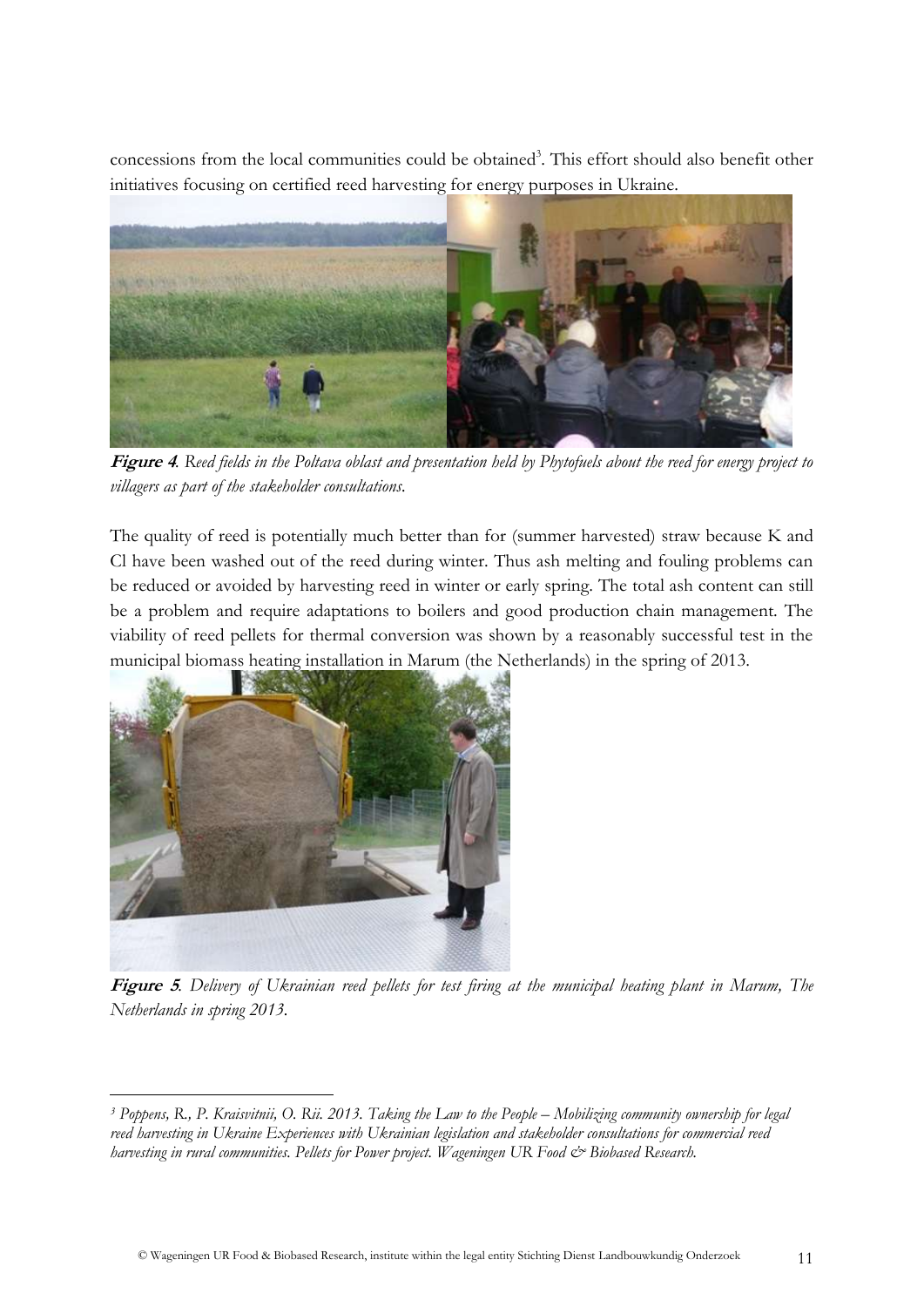The project provided best practices for reed harvesting<sup>4</sup> which included recommendations to harvest in winter and to reduce the harvesting frequency to once every two years, and leave at least 25% of older reed and natural areas untouched. It also showed that the use of wetlands can contribute to social wellbeing, and increase income for local communities. It was concluded that the requirements for NTA8080 can be met, though some amendment may be needed to the strict rules regarding wetlands in the NTA8080. Further activities will need to concentrate on development of the local market for reed biomass for heat production and the efficient but still sustainable harvesting of reed. The market acceptance will also depend on the quality of the delivered biomass meaning mainly that it is low in ash and low in K and chloride Cl.

# <span id="page-11-0"></span>**4.3 Why should switchgrass be an attractive biomass crop for Ukraine and what has been achieved in the project?**

Switchgrass is a warm season (C<sub>4</sub>) perennial biomass grass developed in North America and introduced to Western Europe in the 1990's. Switchgrass was introduced to Ukraine by the project partners in 2008. Switchgrass is seeded and has a productive life of more than 15 years when used for biomass production. To obtain good quality for thermal conversion and reduce the need for nutrient inputs harvesting is recommended after a killing frost preferably in winter or early spring.

The crop should be attractive in Ukraine because switchgrass can be established at low cost by seed (contrary to Miscanthus of short rotation coppice willow) and requires few inputs. Therefore it may be possible to establish large areas at relatively low cost. This is especially attractive when land is inexpensive, capital is expensive and the price of biomass is still low as is the case in Ukraine. Also switchgrass is thought to be able to give reasonable yields under lower quality soil conditions. This last issue is relevant if competition for land for food production is to be avoided.

Within the project, switchgrass experiments were carried out by Poltava State Academy, the Sugar Beet Institute and Phytofuels at 4 sites in Ukraine<sup>5</sup>. Tests showed what varieties are adapted to Ukraine, when and how switchgrass can be established, what row spacing is best suited and what management should be applied. The tests also gave an indication of the potential yields for switchgrass. The project data and experience gained was used to write a first manual for growing switchgrass in Ukraine. Last but not least, expertise was generated in Ukraine to be able to establish large scale switchgrass fields with confidence, as evidenced by the successful establishment of large (> 5 ha) fields in the Lviv region of Ukraine.

-

*<sup>44</sup> Sluis van der, T., R. Poppens, P. Kraisvitnii, O. J.P. Lesschen, M. Galytska and H.W. Elbersen. 2013. Reed Harvesting from wetlands for bioenergy. Technical aspects, sustainability and economic viability of reed harvesting in Ukraine. Pellets for Power project. Alterra report 2460.*

*<sup>5</sup> Elbersen H.W. and M. Kulyk. 2013. Switchgrass Ukraine. Overview of switchgrass research and guidelines. Pellets for*  Power project. Wageningen UR Food & Biobased Research.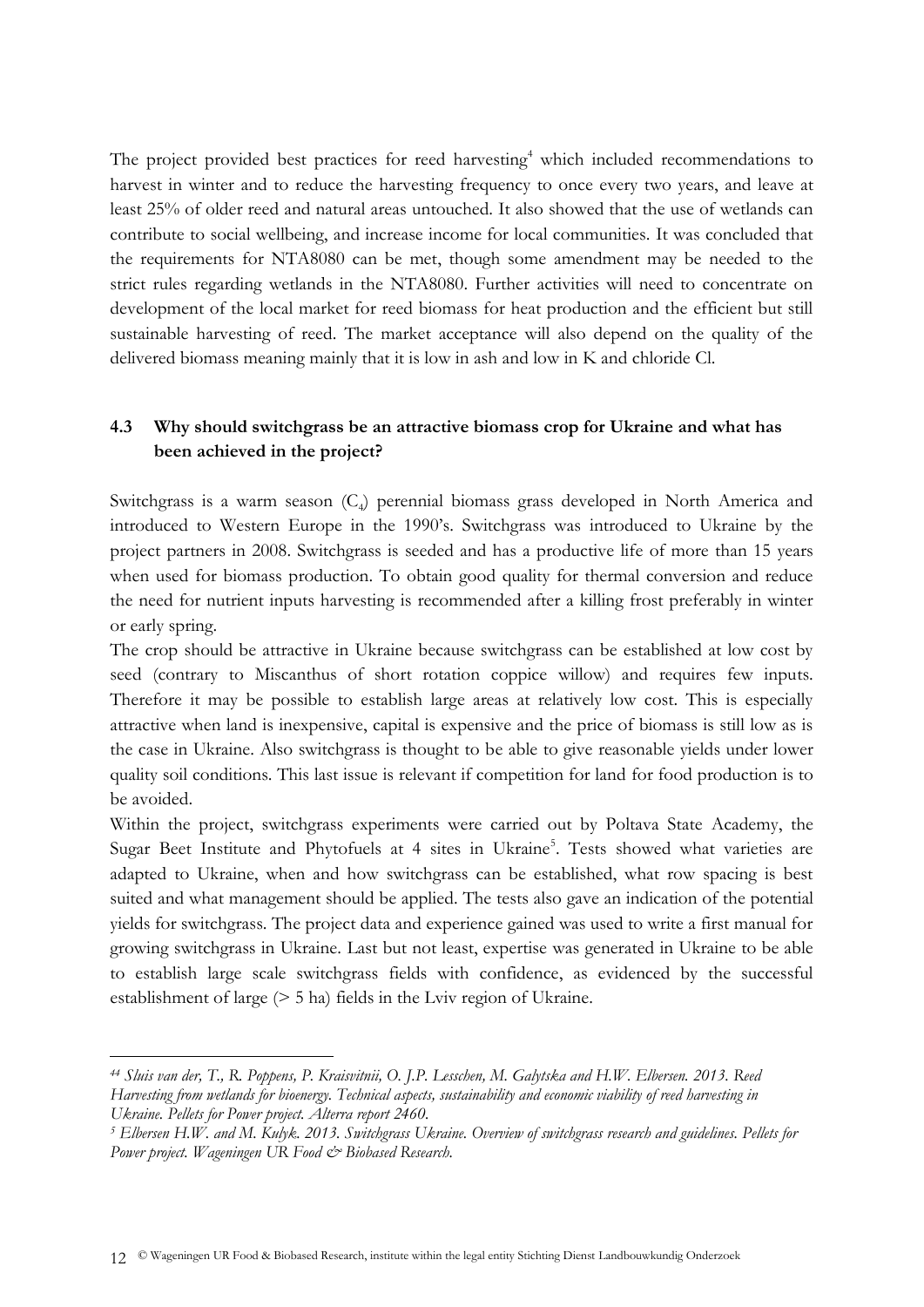

**Figure 6***. Switchgrass row spacing experiments in Yaltushka, Ukraine.*

Switchgrass is now an option for large scale biomass production, though testing should be continued to optimise production practice, reduce cost and also focus on delivery biomass of the right quality for thermal conversion.

# <span id="page-12-0"></span>**4.4 What markets exist for reed and switchgrass pellets in Ukraine and the EU now and in the future?**

At this moment there is only a limited market for "herbaceous pellets". By herbaceous pellets all non-wood pellets made from grass type biomass like straw, reed and switchgrass is meant. This is mainly due to the higher ash content and risk of ash melting and fouling problems during combustion due to higher K and Cl contents compared to wood. Herbaceous biomass will always have higher ash contents and also more K and Cl. At the same time, as was shown for reed within this project, acceptable biomass quality for thermal conversion can be achieved, though not within the quality standards made for (wood) pellets. The possibilities to get access to market in Ukraine and in Western Europe and the Netherlands were analyzed by project partner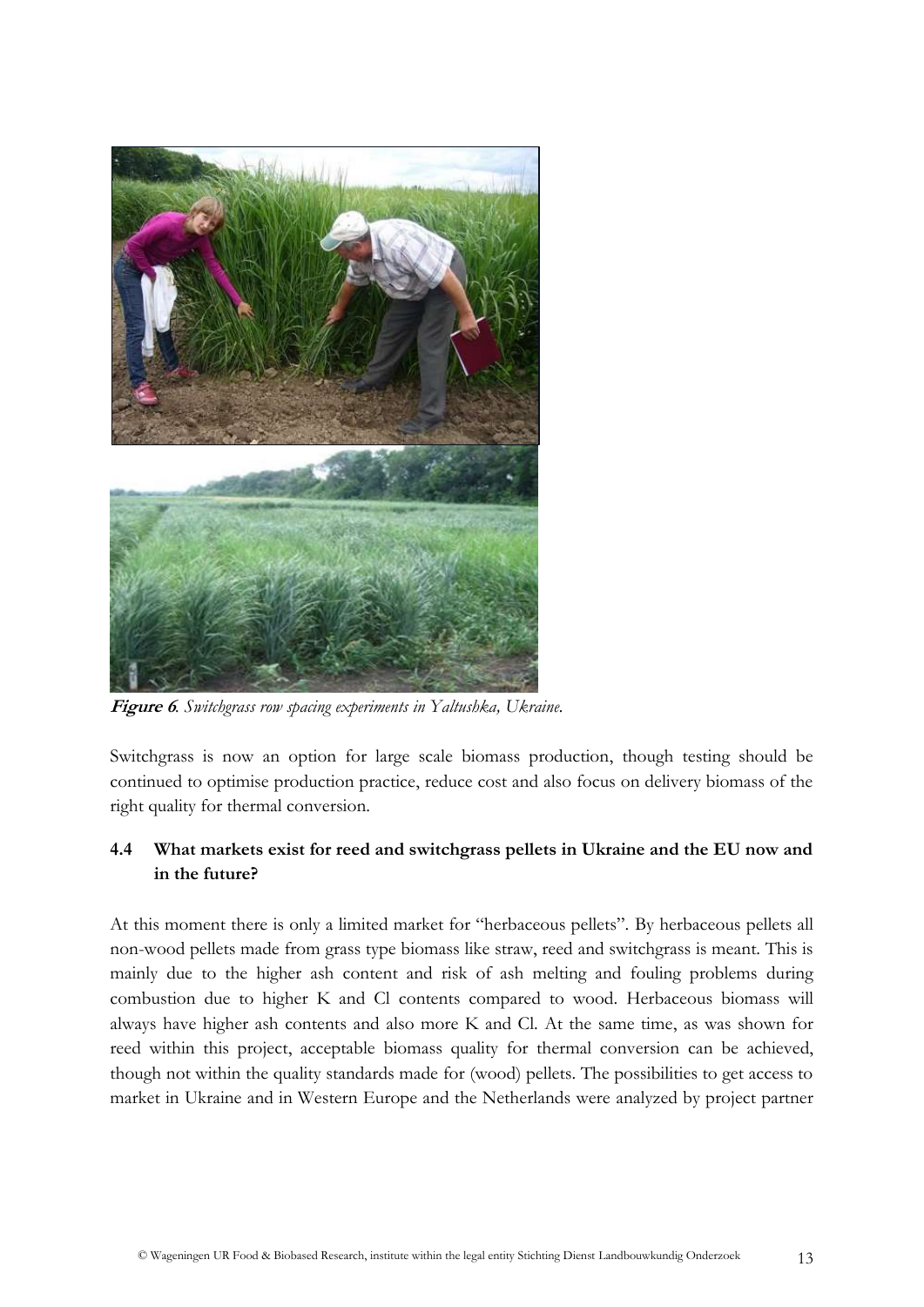Tuzetka<sup>6</sup> and options for market development were proposed. It was concluded that project partners should first focus on supplying local (Ukrainian) markets with biomass for heating (this is now taking off) while at the same time focusing on lowering cost in increasing quality. Economy of scale could be increased by collaboration between producers and thus be able to also provide security of supply to customers. Export of pellets for bedding to European markets, may be an option if the right quality is delivered and sanitary concerns can be addressed. Ultimately, herbaceous pellet standards and conversion facilities adapted to herbaceous biomass will be needed to really tap into the potential herbaceous biomass (pellets) provides.

# <span id="page-13-0"></span>**4.5 What has been the contribution to the iLUC debate by the project?**

The project proved the viability of harvesting an unused biomass resource, reed, which should not lead to competition with food production and no indirect Land Use Change and the associated GHG emissions.

The project also showed that it may be possible to grow biomass crops (switchgrass) on marginal/underutilised land, which should avoid iLUC<sup>7</sup>. It was also shown that this will lead to higher cost per unit of biomass produced and to higher GHG emissions per ton of biomass produced (within the production chain) when compared to growing the crop on good quality land. Producing iLUC free biomass may therefore only be attractive if iLUC free biomass is somehow rewarded and GHG balance demands are not outside of reach. It may also be necessary to define the "marginal" areas where growing perennial biomass crops is possible or preferred.

-

*<sup>6</sup> Jamblinne de P. 2013. Market potential of Ukrainian herbaceous biomass. Analyzing market obstacles and promoting business strategies. Pellets for Power project. Tuzetka S.A.*

*<sup>7</sup> Poppens R., J.P. Lesschen, M. Galytska, P. de Jamblinne, P. Kraisvitnii, H.W. Elbersen. 2013. Herbaceous biomass supply chains. Assessing the greenhouse gas balance, economics and ILUC effects of Ukrainian biomass for domestic and Dutch energy markets. Pellets for Power project. Wageningen UR Food*  $\breve{c}$  *Biobased Research.*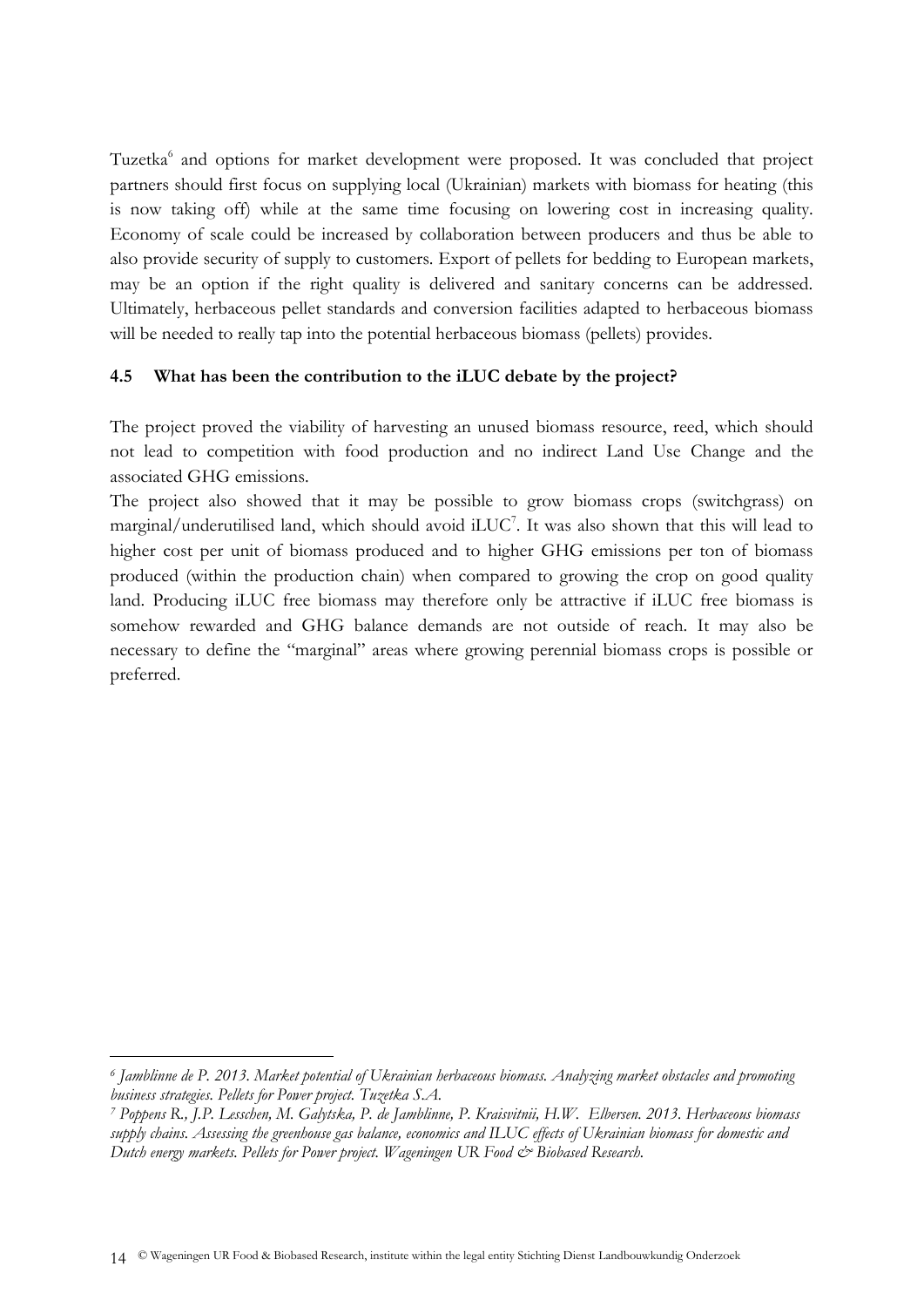# <span id="page-14-0"></span>**5 Summary of the reports**

# <span id="page-14-1"></span>**5.1 Report: Switchgrass Ukraine. Overview of switchgrass research and guidelines**

## *Reference:*

Elbersen H.W. and M. Kulyk. 2013. *Switchgrass Ukraine. Overview of switchgrass research and guidelines*. Pellets for Power project. Wageningen UR Food & Biobased Research.

Between 2008 and 2013 switchgrass experiments have been conducted in Ukraine which have showed what varieties are locally adapted, how switchgrass can be established, what yields may be expected, what row space should be used, what seeding rate is optimal, etc.

At the moment (2013) the following data on switchgrass are available (see Figure 7).

- 5-year experiments at Veselyi Podil Research Station experiment station
- 4-year experiments at Yaltushka Research Station
- 2-year experiments (on degraded lands) in Poltava.
- 1-year large scale commercial experiment (Lviv region).



**Figure 7***. Map of Ukraine showing the locations of the 4 sites where switchgrass experiments have been conducted since 2008. 1) Lviv Branch, 2) Yaltushka Research Station (Vinnitsa oblast), 3) Veselyi Podil Research Station, 4) degraded soils experiments near Poltava.*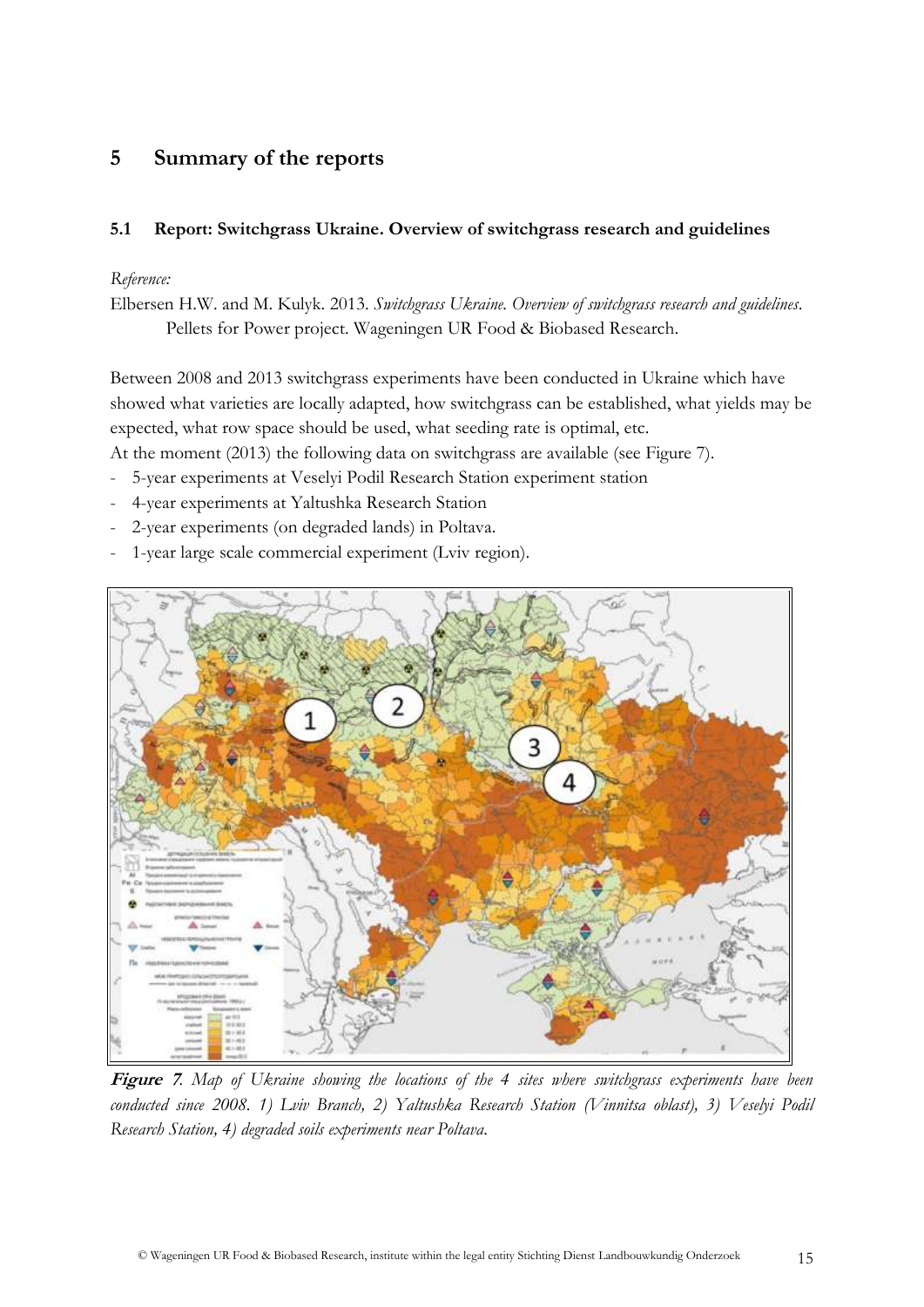Switchgrass establishment is inexpensive because it is propagated by seed. Establishment is also difficult due to slow growth in spring, when weeds will outcompete switchgrass and risk of drought later in the season. Optimizing seedbed preparation, exact placement of the seed and using the right weed management will generally lead to a good switchgrass stand that should last for 15 years or more under good management practices.



**Figure 8***. Switchgrass in Ukraine has been shown to be quite productive as illustrated by the crop height, with an expected yield of up to 15 tons per ha. Right large scale field > 5 ha established in the Lviv region in fall of the first year.*

Switchgrass establishment is inexpensive because it is propagated by seed. Establishment is also difficult due to slow growth in spring, when weeds will outcompete switchgrass and risk of drought later in the season. Optimizing seedbed preparation, exact placement of the seed and using the right weed management will generally lead to a good switchgrass stand that should last for 15 years or more under good management practices.

Switchgrass takes 2 to 4 years to attain maximum yields. Small plot DM yields of up to 20 tons were measured. Long term data from large fields are still lacking. We made relatively conservative estimates for the expected average switchgrass yield based on extrapolations. Based on this we assumed an average yield of 7 tons DM on a low quality, marginal land that should be less or not suitable for arable cropping and which could be used without causing iLUC (indirect Land Use Change). For good quality land we assumed an average yield of 12 tons DM when harvesting after a killing frost. Based on these preliminary yield estimates and the best available information on inputs, the cost of switchgrass delivery to a pellet plant was estimated at  $\epsilon$ 52 per ton pellet under high productive conditions and  $642$  per ton pellet under low productive conditions. We concluded that growing switchgrass iLUC free for this case would increase local delivery cost by 22%.

Assuming a cost of €33 per ton for pelletization and a cost for transport to a coal co-firing power plant in The Netherlands of €48 per ton this would give a (preliminary) cost estimate of between €122 and €132 for switchgrass pellets delivered from Ukraine to The Netherlands. Based on the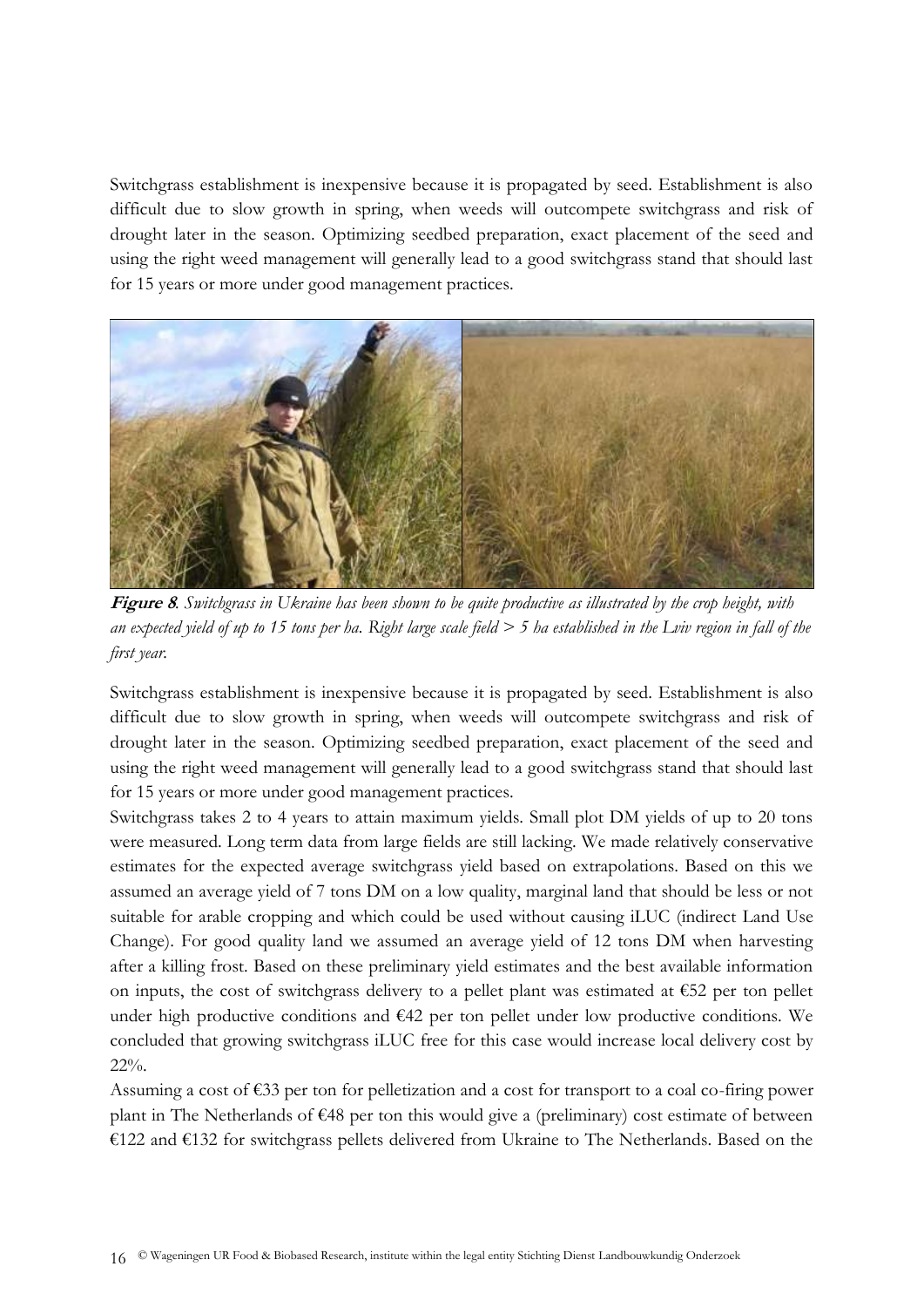same data we estimate a GHG emission of between 9.0 and 12.0 g CO2-eq per MJ pellet delivered to The Netherlands (depending on the transportation mode; train, river, sea). For electricity production this would be equivalent to between 22.6 and 29.9 g CO2-eq per MJ electricity generated, assuming a conversion efficiency for pellets to electricity of 40%. Compared to the fossil fuel reference (coal) of 198 g CO2-eq per MJ electricity, the GHG savings of the entire chain would be 85 to 89%, which is above the 70% minimum GHG saving as required under the NTA 8080 certification system.

In the experiments over the past 5 years the Ukrainian experts have gained much experience in establishing switchgrass and in management of switchgrass. This has made it possible to make a description of switchgrass management in Ukraine and to establish with success large fields. Further information is still needed, especially with respect to efficient harvesting on a larger scale and storage and conversion into pellets and conversion to energy. Feedback from switchgrass users should help to optimize switchgrass management and harvest.

The option to produce switchgrass biomass on marginal lands (outside of competition with food) should require investigation into zoning options and related policies for Ukraine.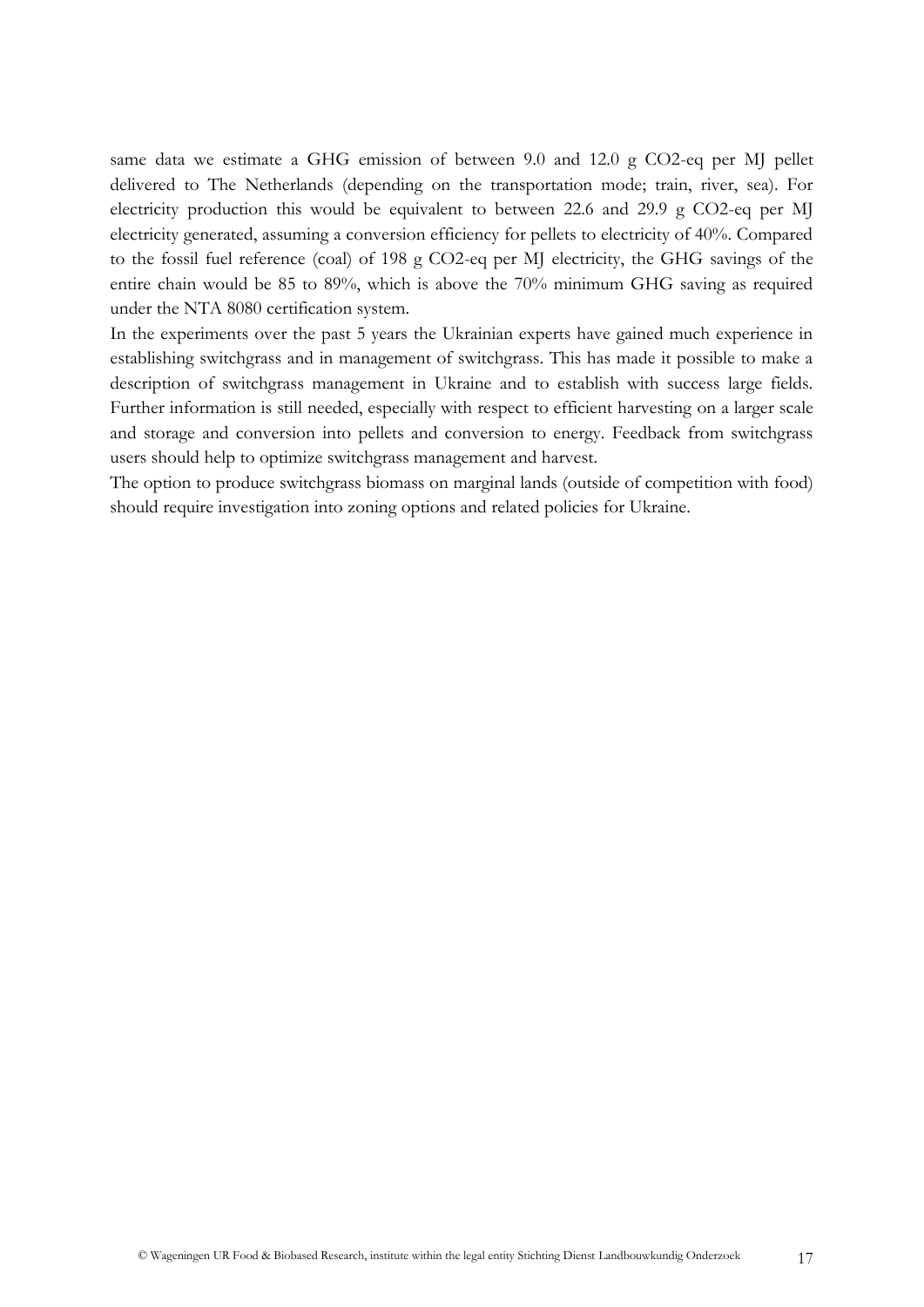# <span id="page-17-0"></span>**5.2 Report: Ukrainian biomass sustainability. Assessing the feasibility of sustainability standard implementation and producer compliance in Ukraine**

#### *Reference:*

Poppens, R., and T. Hoekstra. 2013. *Ukrainian biomass sustainability. Assessing the feasibility of sustainability standard implementation and producer compliance in Ukraine*. Pellets for Power project. Wageningen UR Food & Biobased Research.

Biomass sustainability is determined by the impact of biomass operations on people, climate and the environment. Some impacts are easier to assess than others, with so called indirect effects being the greatest challenge, for they often occur far beyond the project boundary and which are not (yet) included in certification systems. The criteria by which to judge sustainability impacts are laid down in standards. The Dutch NTA 8080 standard is one of the most comprehensive sustainability standards for biomass available and is one of several officially accepted standards by the European Commission. Conformity with standard requirements is assessed in a process called certification. This process is carried out by independent Certification Bodies.

One of the objectives of the Pellets for Power project was to align biomass operations with the NTA 8080 standard. With no functional supply chains developed during the course of the project, a complete conformity assessment, covering all NTA 8080 provisions, was not possible. For the remaining provisions, the project has had to rely on assumptions based on fictional but realistic supply chains as planned by the project partners with emphasis on the reed chain. With project partners successfully obtaining reed harvesting permits, reed became the most realistic resource for development in the short term and conformity of the proposed reed chain set-up was analysed against NTA 8080 certification system. Generally, the analysis shows that NTA 8080 certification for reed based pellets, under our set-up, should in principle be possible in Ukraine.



**Figure 9.** *NTA 8080 promotion event in Kyiv, September 2012*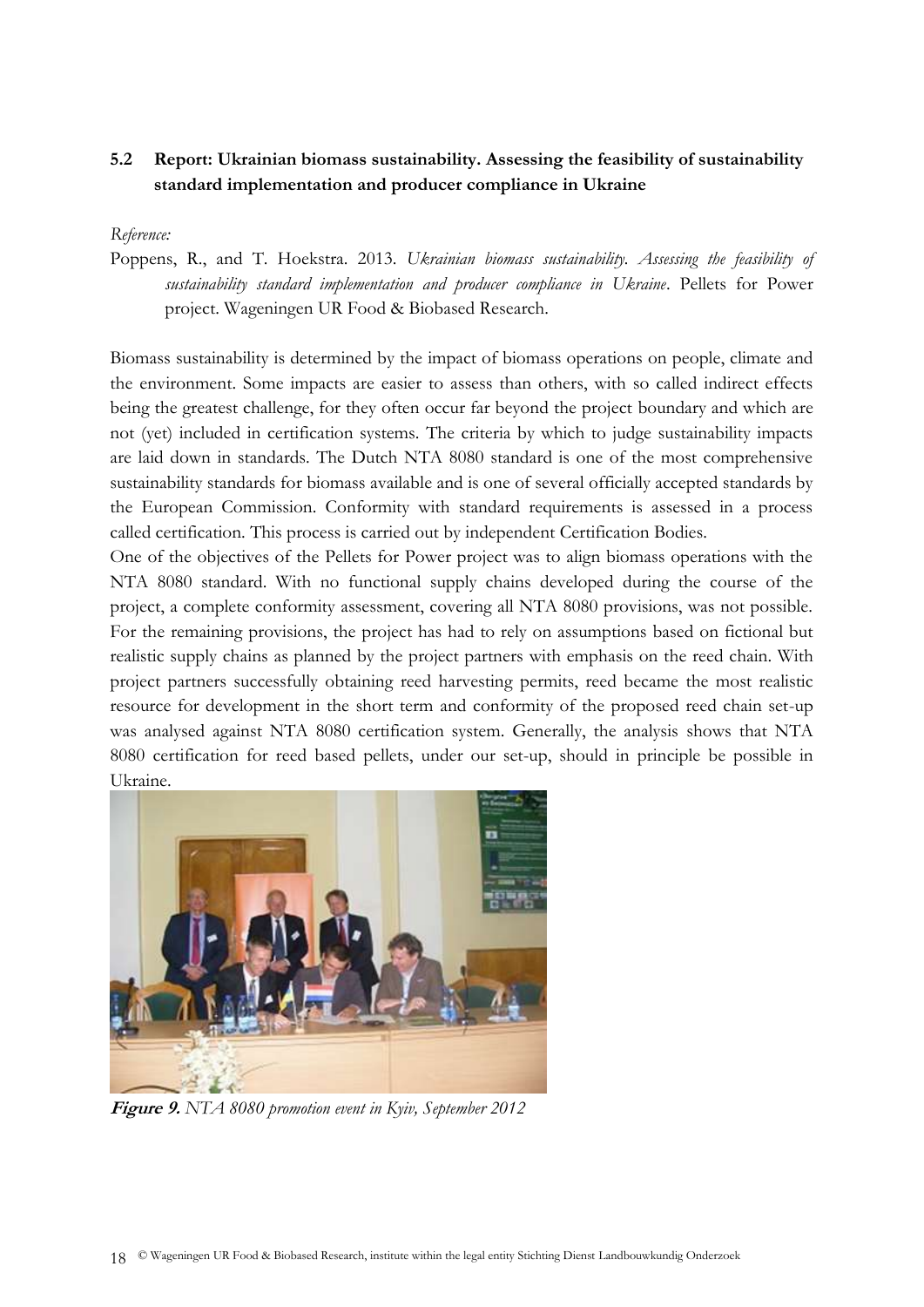First the legal issues were addressed. Project partner Phytofuels identified Ukrainian laws and legislations regarding the right to use Reed biomass in conformity with the NTA 8080 principles. This focused on analysis of reed legislation and permit procedures and on how to obtain licenses and for mobilizing community ownership for legal reed harvesting. This was essential for the stakeholder consultation process, which resulted in broad support within the community, making the project at the same time less vulnerable to corruption and helped to acquire the permits and agreements for reed harvesting.



**Figure 10.** *Phytofuels engaging with village people*

The issue of minimal GHG (greenhouse gas) balance was analysed for the proposed production chain from harvest to utilisation in Ukraine or the Netherlands. It showed an improvement of more than 70% over the fossil fuel equivalent when used for electricity production in The Netherlands or for heat production in Ukraine.

Both in the RED (renewable energy directive) and in the NTA 8080 there are limits to the use of peat land. Reed lands in the project area can be found on both mineral soils and peat land. One of the main reasons to prohibit the use of peat lands both in the 2009/28/EC Renewable Energy Directive (Article 17.5) and the NTA 8080 (Article 5.2.2) is that exploitation of these areas will result in large CO2 emissions when draining of the area takes place. Emissions will amount to such levels, that it becomes impossible to regain these losses by means of renewable energy production. The RED provides the exception where "evidence is provided that the cultivation and harvesting of that raw material does not involve drainage of previously undrained soil. It is fair to assume that this exception should be acceptable to NTA 8080 as well, but some addendum may be needed.

Competition with food and local biomass uses was also analysed and this is also related to the so called iLUC effect (indirect Land Use Change). Here it was argued that the reed has no or few alternative local uses and is often burned to provide access to water. It was concluded that a large part of reed can be used without effect on competing applications.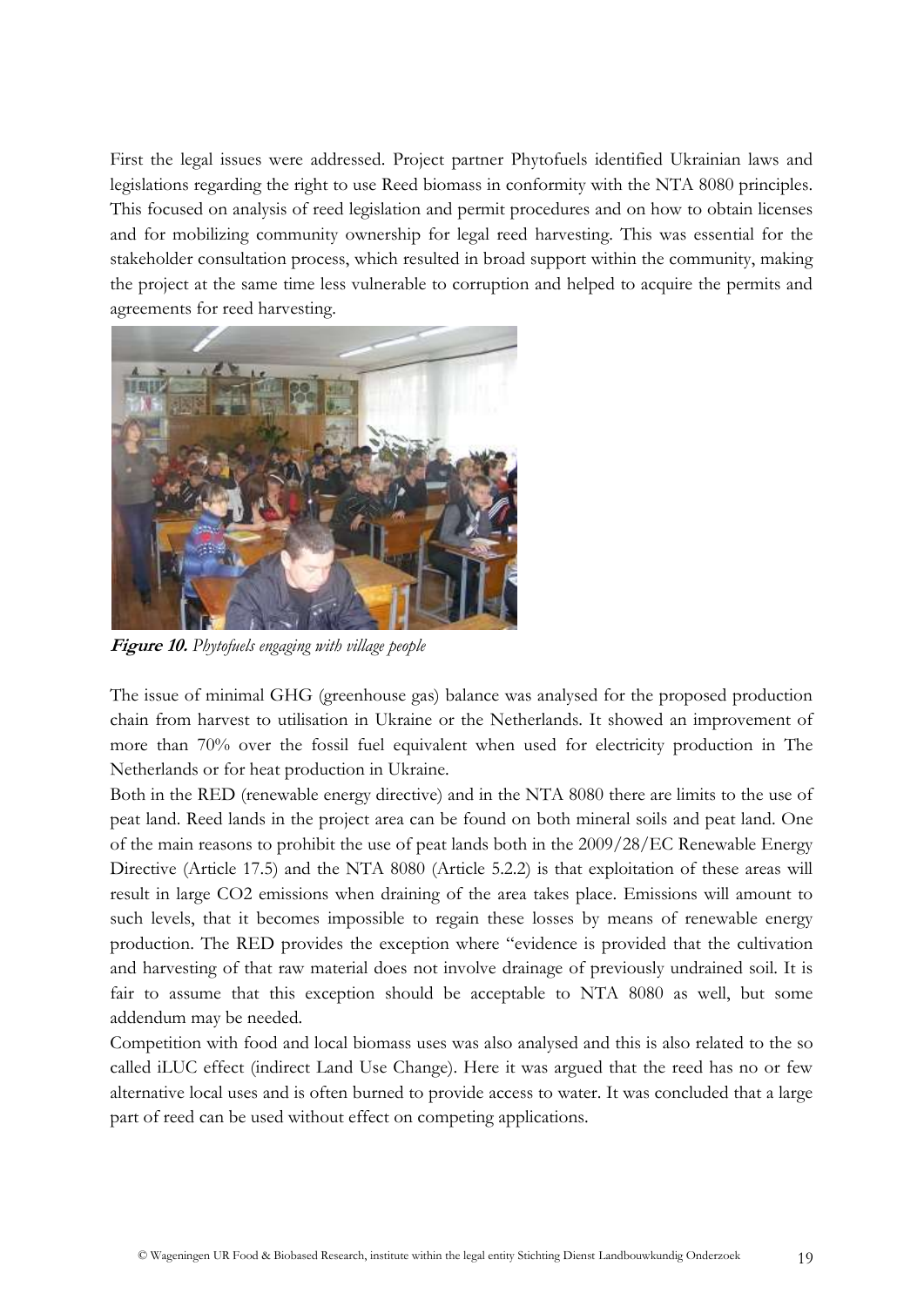For switchgrass produced on previously unused or marginal land a similar conclusion could be drawn. The conclusion is that ILUC can be minimized by growing switchgrass when cultivated on less productive or abandoned land, but this comes at an expense, in the form of higher cultivation costs and a less favourable – though still adequate – GHG balance.



**Figure 11.** *Burnt reed areas are common*

Biodiversity and environmental integrity was assessed in depth for the proposed reed chains in the project area. A set of best practices for biodiversity in reed harvesting was developed, which include a recommendation to harvest only part of the area, and leave at least 25% of older reed and natural areas. Further, the site selection is important, taking care to avoid protected areas and wetlands to abide with Ukrainian law. The wetland should be maintained as much as possible in its natural state, and protected against fires. It was concluded that biodiversity can be maintained or even improved if best practices for reed management are implemented.

Regarding the provisions about the Environment, emphasis was placed on soil quality issues regarding the straw chain. Model simulations showed that when straw is removed for bioenergy, under current management practices, there is a risk of decline in soil organic matter which is explained by a relatively low productivity, low nutrient applications and little use of organic manure. Straw harvesting may therefore lead to incompliance with provision 5.5.1.2 of NTA 8080 and is thus not recommended under current management practices.

Overall NTA8080 certification seems possible. However, also some non-conformity risks were identified, regarding certain provisions for legislation and stakeholder consultations. These issues are strongly related to the difficult circumstances in Ukraine, with legislative ambiguity, poor law enforcement and particular power balances in communities. Therefore, the future for certified sustainable biomass produced in Ukraine depends on concerted action on multiple levels, between governments, legislators, law enforcers and biomass producers. But also standard developers and Certification Bodies can help improve the implementation of sustainability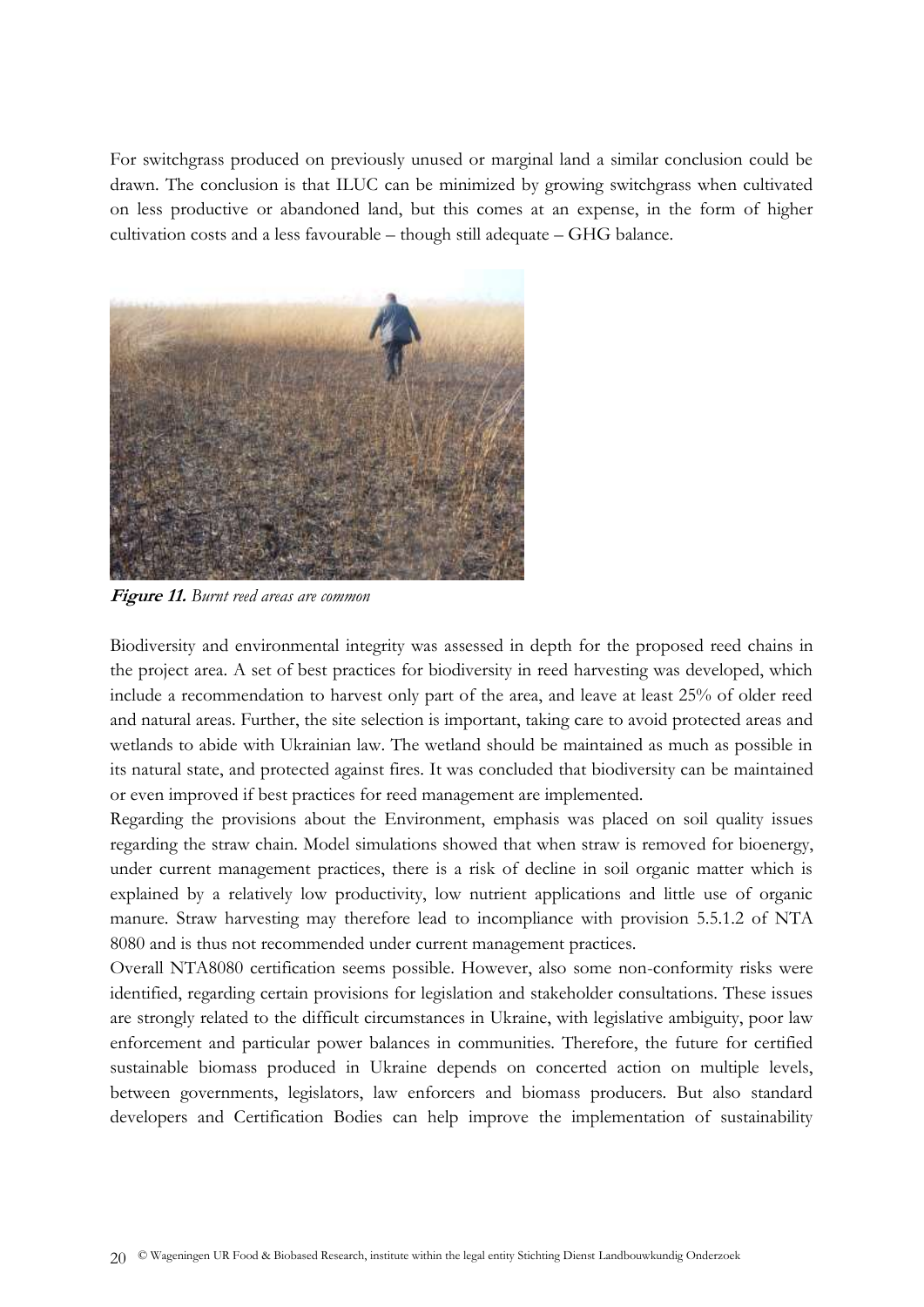standards. Among other, this requires adjustments to used terminology and improved methods for verification for better practicality in the context of Ukraine.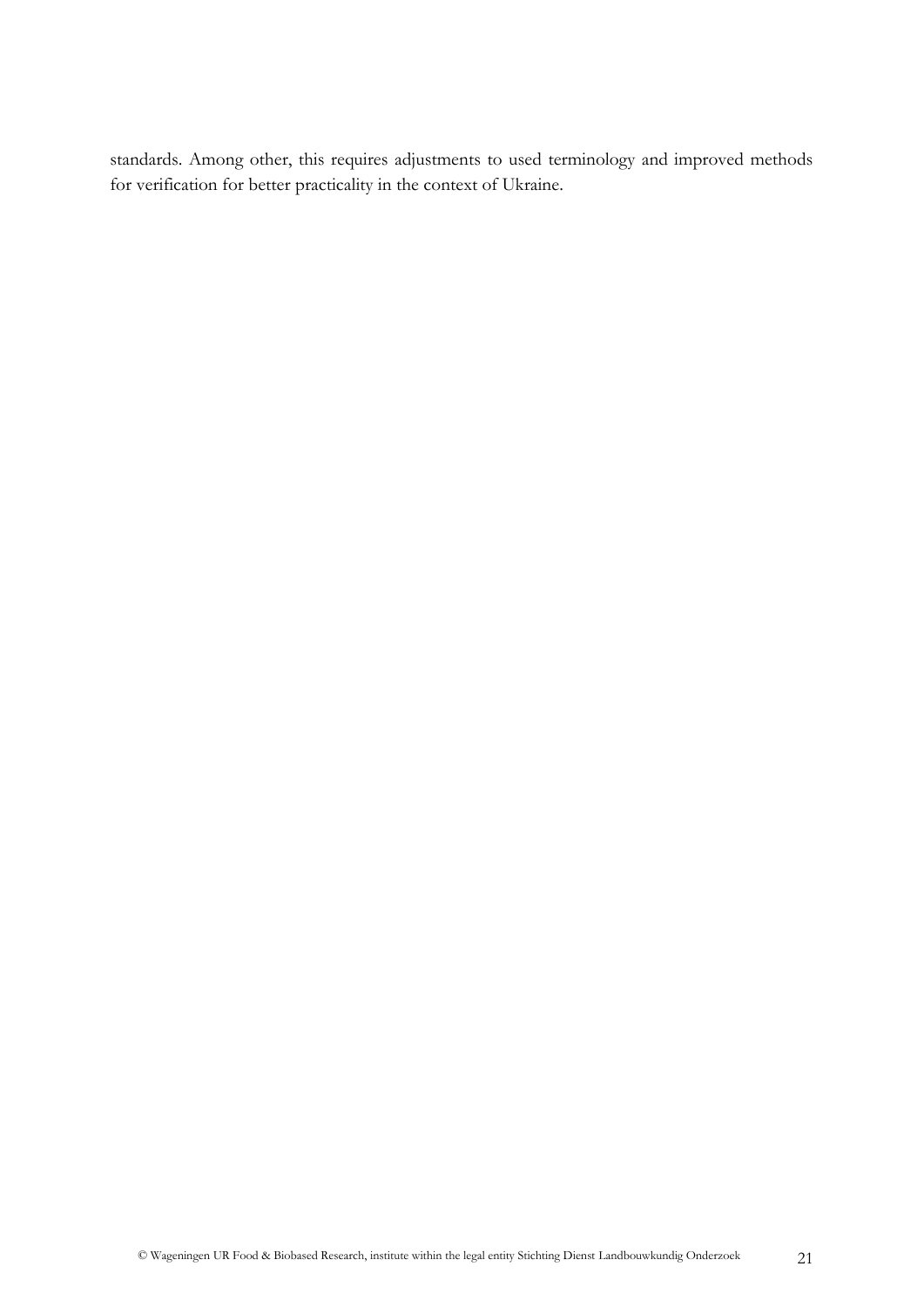# <span id="page-21-0"></span>**5.3 Report: Reed Harvesting from wetlands for bioenergy. Technical aspects, sustainability and economic viability of reed harvesting in Ukraine**

#### *Reference:*

Sluis van der, T., R. Poppens, P. Kraisvitnii, O. J.P. Lesschen, M. Galytska and H.W. Elbersen. 2013. *Reed Harvesting from wetlands for bioenergy. Technical aspects, sustainability and economic viability of reed harvesting in Ukraine.* Pellets for Power project. Alterra, Wageningen UR..

In this report the different aspects of reed and reed lands are discussed related to sustainable harvesting of biomass. This is based on a pilot project for Poltava Oblast, funded by Agency NL of the Dutch Ministry of Economic Affairs. With several partners steps are taken for development of a reed chain, in accordance with the certification system NTA8080. The report describes all aspects which are relevant in the light of biomass harvesting, sustainability, social aspects, technical features of reed harvesting and Greenhouse Gas balance.

Within this project we test whether all aspects of NTA8080 can be met through collecting relevant data, testing the approach regarding stakeholder participation, and developing criteria for sustainable harvesting and monitoring of reed land.

Common Reed (*Phragmites australis*) is a grass species, and one of the most widely distributed vascular plant species in the world. Reed has a high potential for biomass production with a sustained harvest of 15 t DM/ha/year. Reed can be utilised both as an energy source, construction material and industrial raw material. Reed is a key species in wetland ecosystems, it has the highest biomass and abundance within wetlands. Ukrainian wetlands cover over 1,200,000 hectare, most of the wetlands are in Polissya (900,000 ha). In Poltava region there are 53.200 ha of wetlands (around 2% of the total land area). In the Ukraine burning of reed land in winter is common practice. Reasons may differ, often it is related to hunting practices, which requires open reed land, or burning may drive out animals. Also fisherman (which are usually also the hunters) may acquire easier access to the water after burning.

Within the Pellets for Power project several areas were identified, to test the approach and criteria applied for NTA8080. After establishing local contacts with the villages, field work was done in those areas, to collect baseline data for the area, assess the vulnerability, prepare maps which can eventually form the basis for harvesting. The reed harvesting process is described step by step in chapter 4, with details of the equipment and technical specifications in Annex III.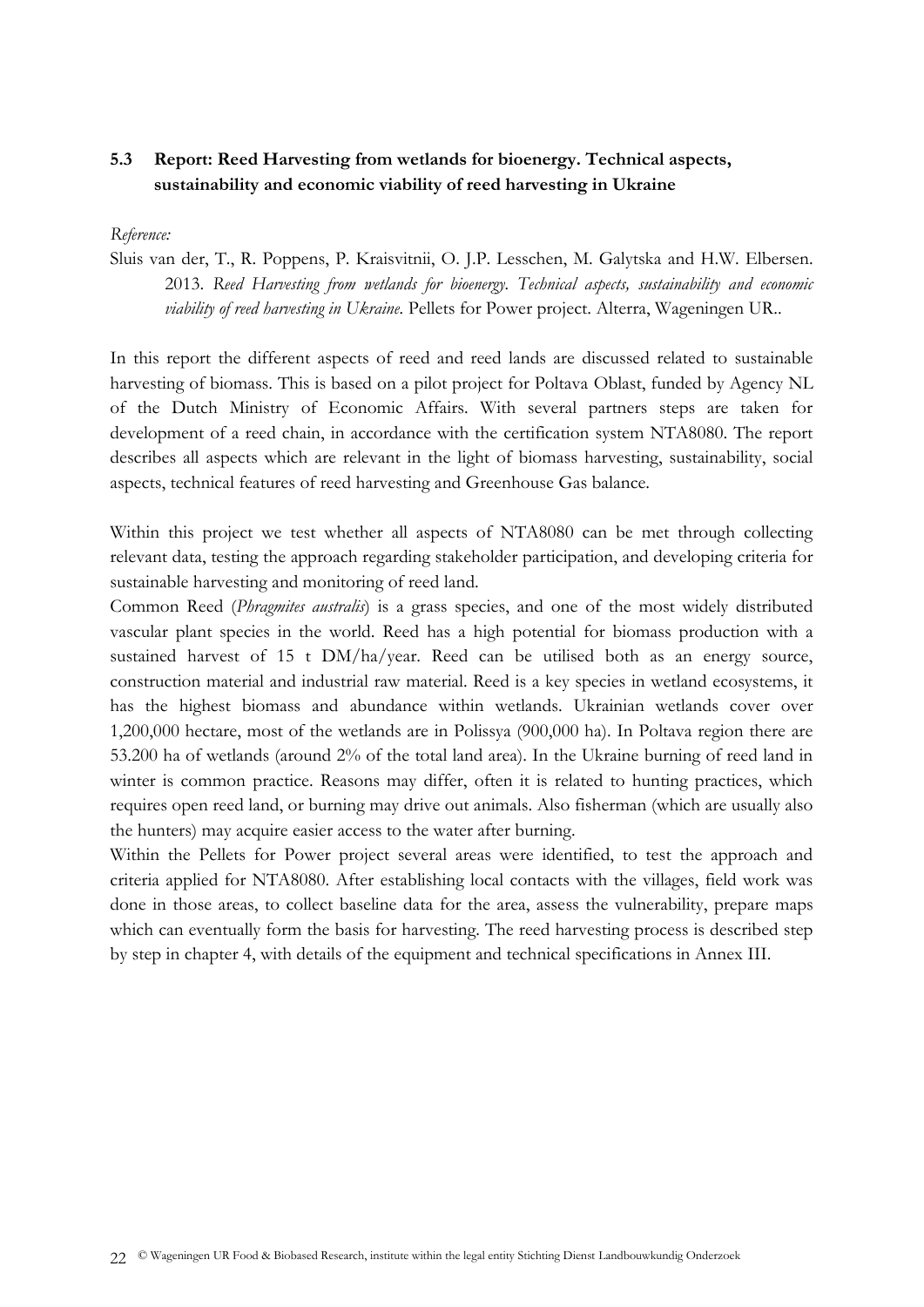

**Figure 12***. Reed is currently often burned in winter to get access to make hunting and fishing possible. Reed is often more than 4 meters high illustrating the high productivity of the system.*

Stakeholder consultation is an essential element in developing, implementing and operating a biomass project. It plays a critical role in awareness raising of the project's impacts and helps to achieve agreements on the approach. The report describes how the consultation took place, and what problems were encountered in this process. The community consultations have resulted in broad support within the community, making the project at the same time less vulnerable to corruption and abuse by individual village council members and officials. Long-term reed harvesting programs were signed with thirteen villages.

The overall reed biomass chain has a highly positive GHG balance with 75% savings. In case of export to the Netherlands (when used for co-firing with coal) and 86% when used for domestic heat production in Ukraine (replacing natural gas). The GHG savings comply with the minimum requirements as stated in the NTA 8080 (70% for Dutch mixture of electricity production). From a global climate change point of view it should be more efficient to use the biomass in Ukraine itself for energy production, instead of exporting it. However, the import of reed biomass from the Ukraine is still an alternative which would comply with the sustainability criteria of the RED and NTA 8080.

Also, reed pellets could become one of the feed stocks for second generation fuel and chemicals production. Ten tons of reed pellets from Ukraine were tested in the municipal heating facility of Marum in the Netherlands. The system has been designed for locally sourced wood chips. Overall the test showed that reed pellets can be used for local heat production. Improvements in pellet quality are possible in the pellet production process. Also some adaptations should be made to the boiler system to handle the higher ash content and ash behaviour.

We show in this report that ILUC free reed harvesting is possible. Reed in the project area is harvested on land not used currently for agricultural purposes. And even in case of reed occupying land that was formerly used for agriculture (some of the area has been grazing land), this still refers to 'abandoned land' and thus there is no competition for food production.

We provide best practices for reed harvesting. To prevent nutrient depletion and a negative soil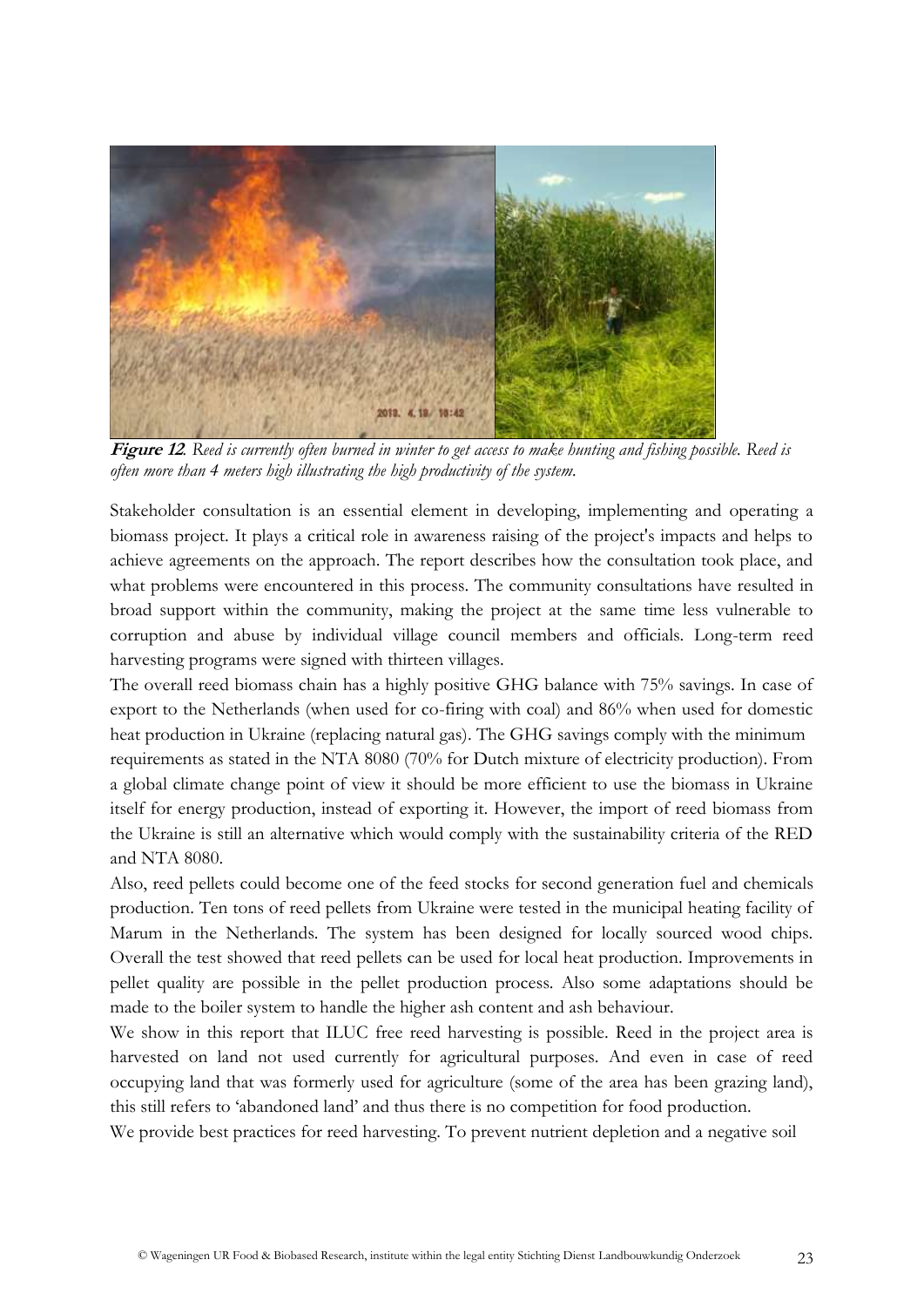carbon balance we recommend not to harvest all reed area every year, but to reduce the harvesting frequency to once every two years. In this way there is more time for input of nutrients via natural sources, i.e. deposition and flooding, which reduces the risk on nutrient depletion. This is also in line with the 'best practices for biodiversity', which include a recommendation to harvest only part of the area, and leave at least 25% of older reed and natural areas. Further, the site selection is important, taking care to avoid protected areas and wetlands to abide with Ukrainian law. The wetland should be maintained as much as possible in its natural state, and protected against fires. Careful monitoring will ensure sustainable development. If all these aspects are taken care of, our study shows that wetlands can contribute to social wellbeing, and increase income for local communities.

It is concluded that the requirements for NTA8080 can be met. However, in some aspects, we suggest a wider interpretation of the criteria for NTA8080 (or a specific addendum to the NTA 8080 has to be made with regards to wetlands). This is in particular necessary where rather strict rules apply regarding wetlands, which should not be used for biomass. We show that biomass harvesting is in support of wetland protection, and can result in increased biodiversity, provided that the necessary precautions are taken, as described in the 'best practices'.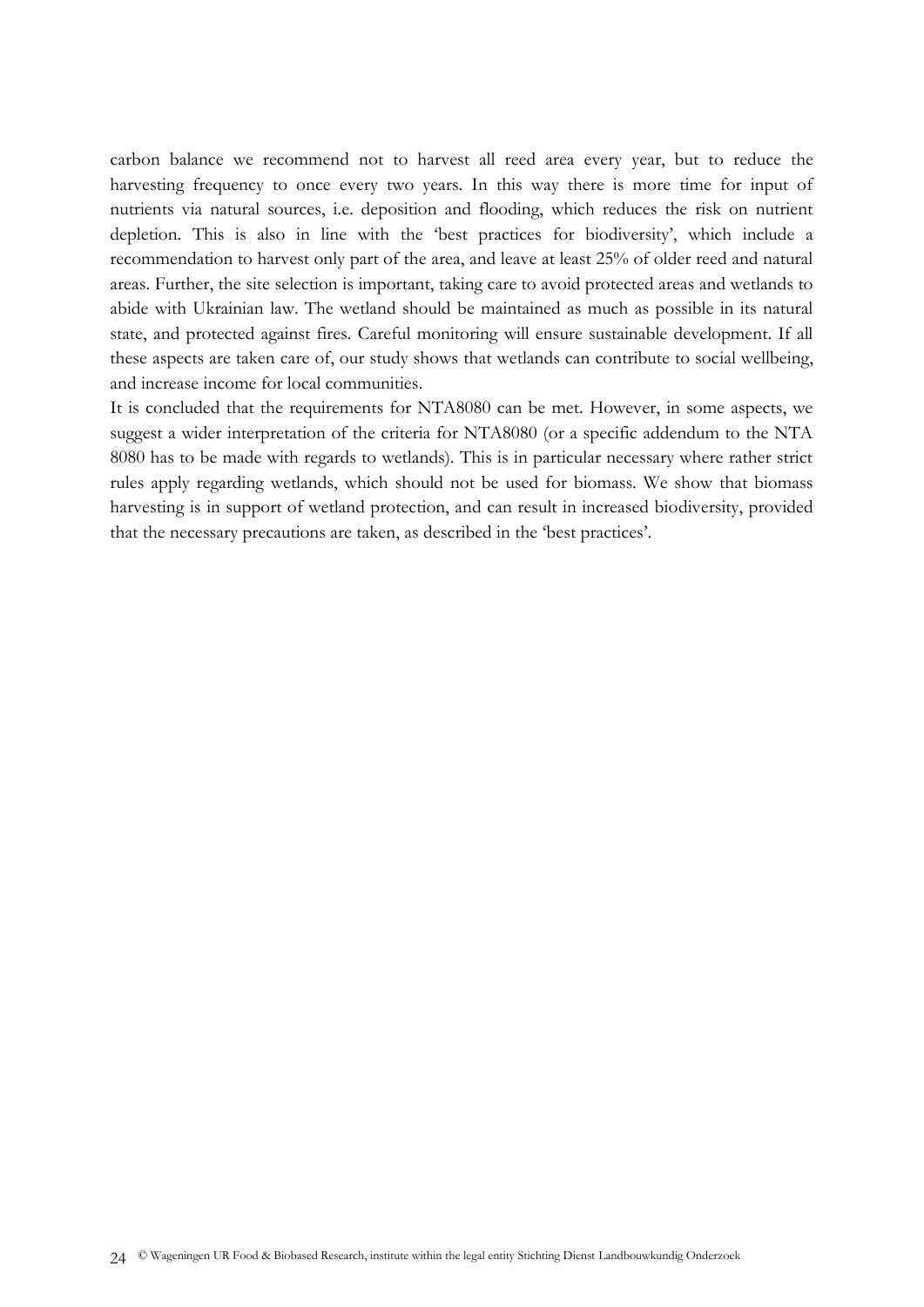# <span id="page-24-0"></span>**5.4 Report: Herbaceous biomass supply chains. Assessing the greenhouse gas balance, economics and ILUC effects of Ukrainian biomass for domestic and Dutch energy markets**

#### *Reference:*

Poppens R., J.P. Lesschen, M. Galytska, P. de Jamblinne, P. Kraisvitnii, H.W. Elbersen. 2013. *Herbaceous biomass supply chains. Assessing the greenhouse gas balance, economics and ILUC effects of Ukrainian biomass for domestic and Dutch energy markets*. Pellets for Power project. Wageningen UR Food & Biobased Research.

This report describes the supply chain performance for three types of biomass feedstock (Figure 13) and for three sustainability aspects, i.e. the greenhouse gas balance, economics and Indirect Land Use change effects (ILUC). Calculations are based on a fictional supply chain setup, as no large-scaled commercial biomass operations have been initiated yet by the project partners. The analysis was performed for use of biomass pellets both on the domestic energy market and the Dutch electricity market, in four different supply chain configurations. Scenario 1 is the use of pellets for the domestic heating market, in this case for the town of Lubny. In the other scenarios the biomass is exported to the Netherlands for electricity generation. Scenario 2 involves transporting of biomass pellets from the production site by train to the city of Kherson and subsequent transport by sea vessel to Rotterdam. Scenario 3 is pellet transport by train to Izmail and further transport by river barges to Rotterdam. Scenario 4 is transport by truck from Ukraine directly to the Netherlands.



**Figure 13.** *Reed, straw, switchgrass*

Results (Table 1) show overall positive Greenhouse gas balance for all three biomass types, with GHG savings well within the allowable limits set by the NTA 8080 standard (> 70% GHG savings), except for straw pellet transport by truck to the Netherlands. Not surprisingly, the domestic supply chain shows higher GHG savings than the international supply chain configurations. Switchgrass has the highest GHG savings, which is mainly because of the additional soil carbon sequestration by switchgrass. GHG performance can be further improved, through larger volumes (allowing use of larger-scaled equipment and shipment options) and use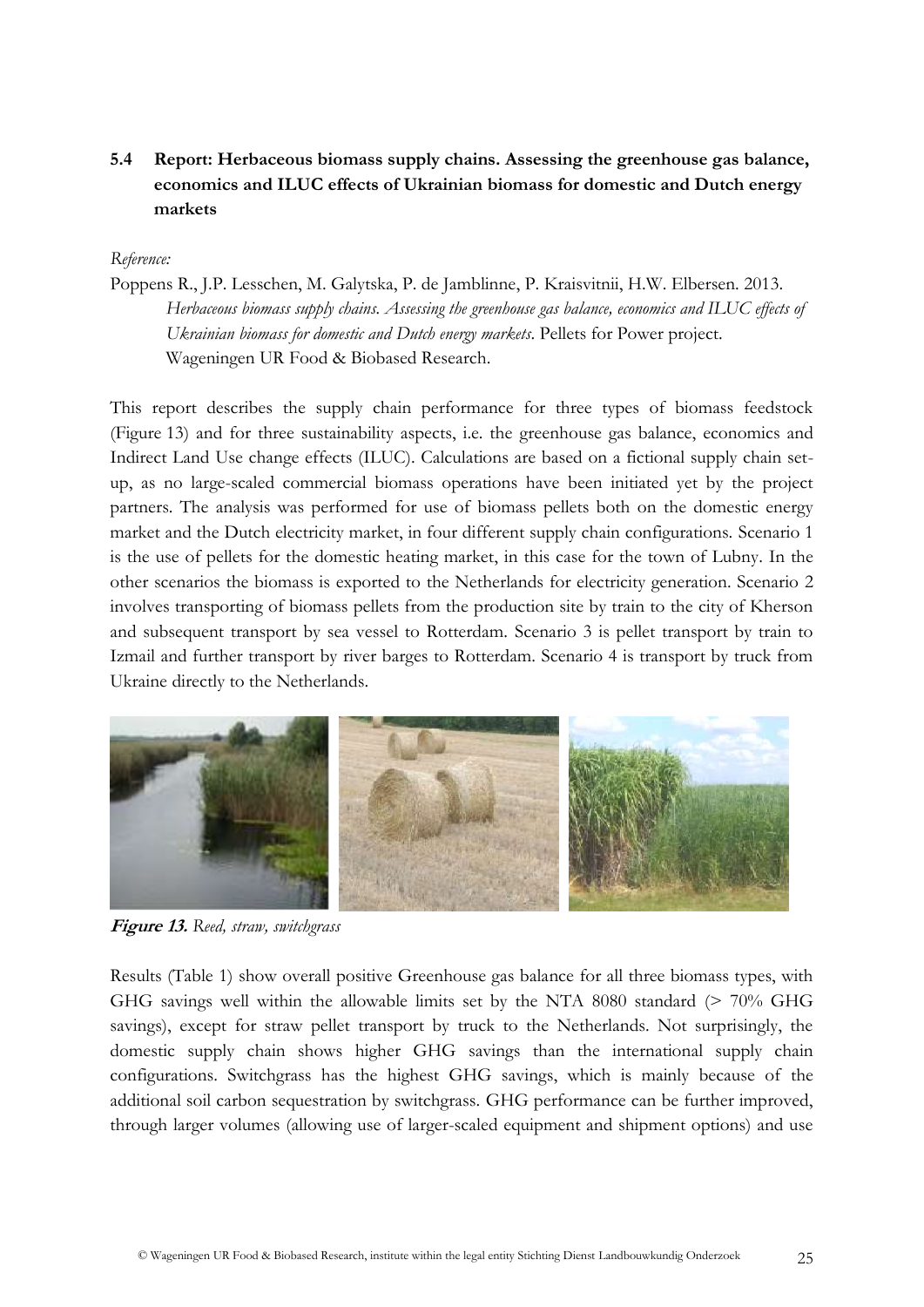of renewable energy in the pelletizing process, possibly through combined heat-power systems running on biomass.

Economy wise, the analyzed supply chain configurations only show promise on the domestic heating market. This is true particularly for reed, which is the most economical to produce of the three biomass feedstocks. Biomass costs for export markets are currently too high to compete with other fossil and renewable alternatives (Table 1). Further reductions in pelletizing costs may be expected in the future, in case larger traded volumes become reality. Economic cost advantages can be achieved by pooling local producers in Ukraine, such as through Biomass Trading Centers, which enable cost sharing and use of large-scaled pelletizing equipment and shipment options. Moreover, switchgrass establishment costs are based on US figures and it seems safe to assume its production in Ukraine would be more economical. Of all three biomass feedstocks, straw pellets seem the least attractive, due to its lower quality and competing uses on the domestic market.

|                                                    | <b>Biomass cost</b> | <b>GHG</b> emission | <b>GHG</b> savings | Yield   |  |  |  |
|----------------------------------------------------|---------------------|---------------------|--------------------|---------|--|--|--|
|                                                    | $(E/G]$ pellet)     | $(kgCO2/GI$ pellet) | $(\%)$             | (MT/ha) |  |  |  |
| Scenario 1 (Local heat application)                |                     |                     |                    |         |  |  |  |
| Reed                                               | 5.0                 | 11.2                | 85.7               | 14.7    |  |  |  |
| Switchgrass                                        | 7.2                 | 2.0                 | 97.5               | 7.0     |  |  |  |
| Straw                                              | 8.3                 | 13.2                | 83.2               | 2.7     |  |  |  |
| Scenario 2 (Dutch electricity market, sea vessel)  |                     |                     |                    |         |  |  |  |
| Reed                                               | 10.6                | 18.5                | 76.6               | 14.7    |  |  |  |
| Switchgrass                                        | 12.3                | 9.0                 | 88.6               | 7.0     |  |  |  |
| Straw                                              | 14.8                | 21.8                | 72.5               | 2.7     |  |  |  |
| Scenario 3 (Dutch electricity market, river barge) |                     |                     |                    |         |  |  |  |
| Reed                                               | 10.3                | 19.5                | 75.3               | 14.7    |  |  |  |
| Switchgrass                                        | 12.0                | 10.0                | 87.4               | 7.0     |  |  |  |
| Straw                                              | 13.6                | 22.9                | 71.1               | 2.7     |  |  |  |
| Scenario 4 (Dutch electricity market, truck)       |                     |                     |                    |         |  |  |  |
| Reed                                               | 10.8                | 21.7                | 72.6               | 14.7    |  |  |  |
| Switchgrass                                        | 12.3                | 12.0                | 84.9               | 7.0     |  |  |  |
| Straw                                              | 14.9                | 25.3                | 68.0               | 2.7     |  |  |  |

**Table 1***. Summary of biomass cost, GHG emission and biomass yield for the different scenarios and the low ILUC biomass chains*

It remains doubtful whether biomass export to the Netherlands for energy purposes will ever become economically viable, for any of the three biomass feedstocks. This will depend on further shipment cost reductions due to higher traded volumes and price developments for fossil alternatives and wood pellets.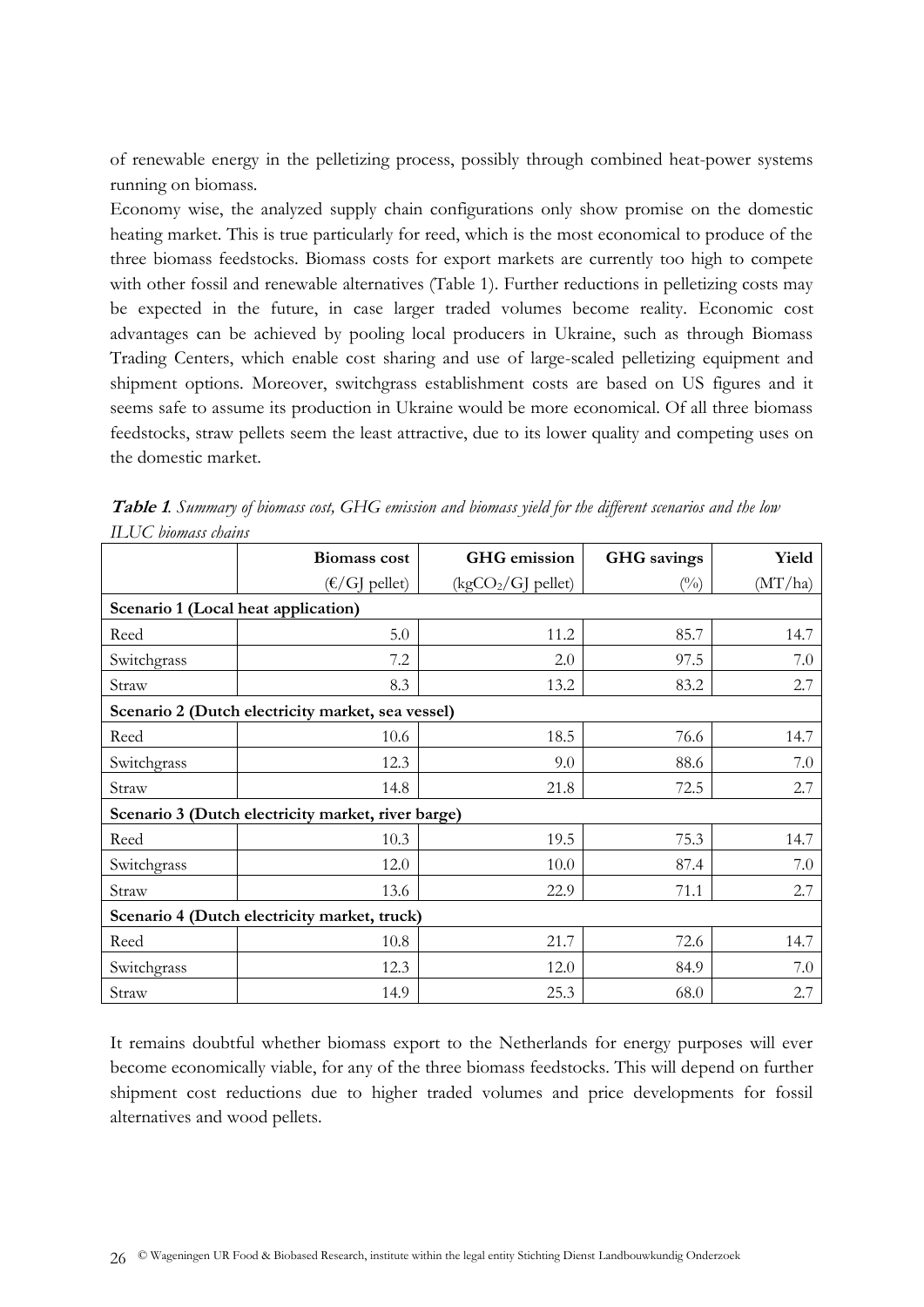As to the risk of Indirect Land Use change (ILUC), reed may be the most favoured biomass, although much of current reed lands were formerly used for agriculture and it is not clear whether or how this should be taken into account in ILUC assessment methodologies. Fact is that reed is currently not used on any scale in the project area and often burned by the local population.

For switchgrass a new approach to ILUC assessment was taken by the project, by comparing the greenhouse gas balance and economics of growing switchgrass on two sites, on good soil and on less fertile soil. Results showed that ILUC can be avoided on less fertile soils abandoned soils, but this comes at a cost, with a less favourable GHG balance and increased economic production costs. The increased cost of avoiding ILUC is estimated at 22% for the production of switchgrass or  $\epsilon$ 0.59 per MJ pellet and the GHG cost was in this case 12.5 g CO<sub>2</sub>-eq MJ<sup>-1</sup> pellet. For a crop with higher establishment cost, such as Miscanthus, both the relative and absolute cost of avoiding ILUC will be higher.

According to the NTA 8080 standard, straw is a by-product of grain production. As such, its use for bioenergy purposes should have low ILUC risks. However, ILUC risks of straw depends much on current uses such as animal bedding or in maintaining soil organic content. scientific models show that extraction of straw for biomass purposes in the project region may affect soil carbon stocks in the long run, with negative consequences for soil fertility. This would then have to be compensated for by additional fertilizer or manure applications, which would lead to additional GHG emissions.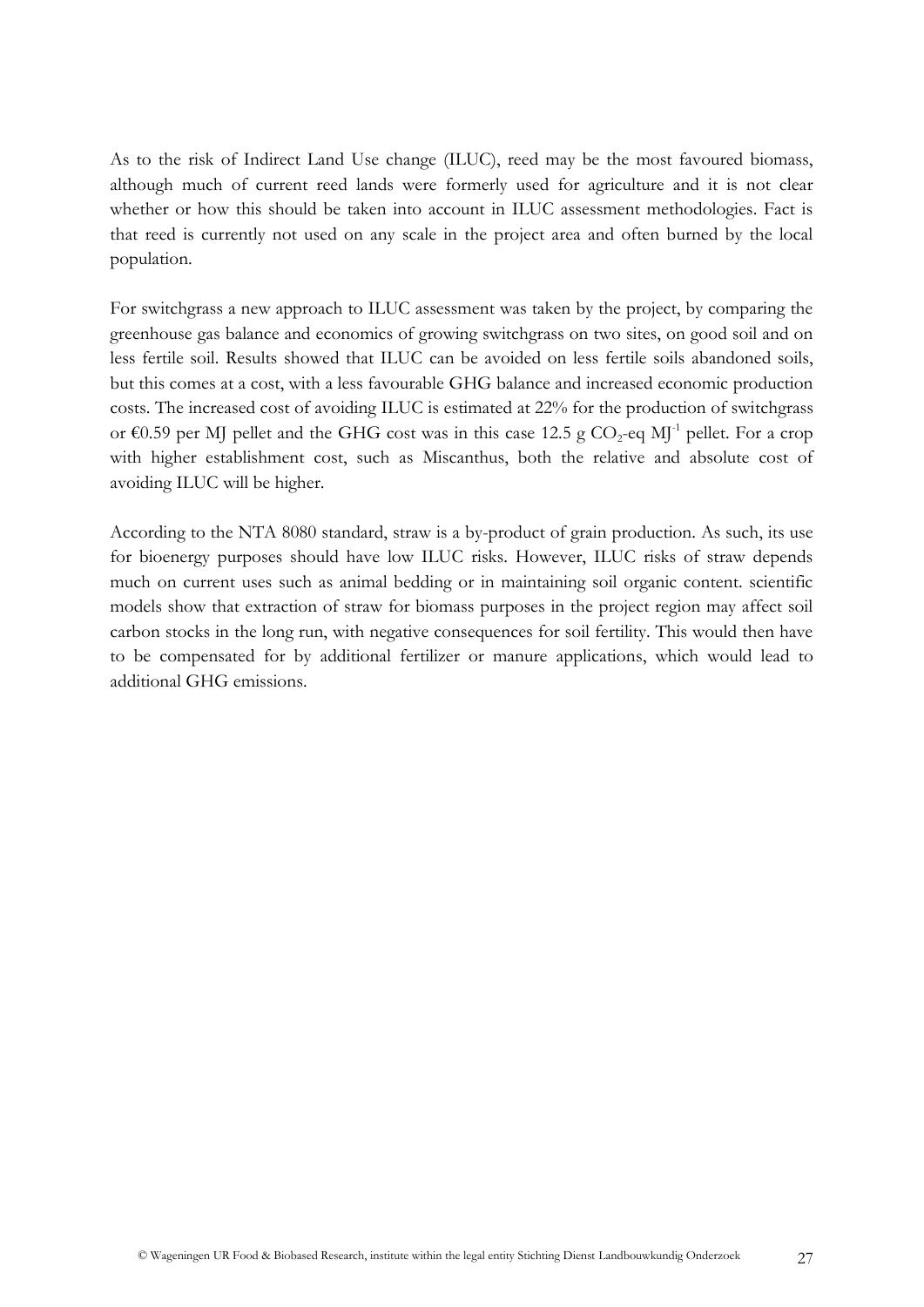# <span id="page-27-0"></span>**5.5 Report: Market potential of Ukrainian herbaceous biomass. Analyzing market obstacles and promoting business strategies.**

Jamblinne de P. 2013. *Market potential of Ukrainian herbaceous biomass. Analyzing market obstacles and promoting business strategies*. Pellets for Power project. Tuzetka S.A.

In the EU and the Netherlands there is an increasing demand for biomass for realization of EU and Dutch ambitions for increasing the amount of sustainably produced energy. To meet this ambition, large volumes of biomass must be imported from non-EU countries, such as Ukraine. This country produces large amounts of cereals and straw (about 40Mios tons per year) as by product of cereal production, large area of reed that can be sustainably harvested on an annual basis and the 6,5 millions of hectares of unused land (source, Ukrainian statistics, 2009) suitable for growing biomass crops.

The Pellets for Power project, funded by Agentschap NL under the Sustainable Biomass Import program, is defining ways for sustainable biomass production in Ukraine. It is focused on three biomass sources: straw, switchgrass and reed. However, so far commercialization of Ukrainian non-wood biomass has not been successful.



**Figure 14***. Tuzetka first focused on pelletisation of straw and export to Poland as illustrated in the pictures here showing how straw is currently often burned in the field and how it is pelletized in a small scale local pelletization plant.*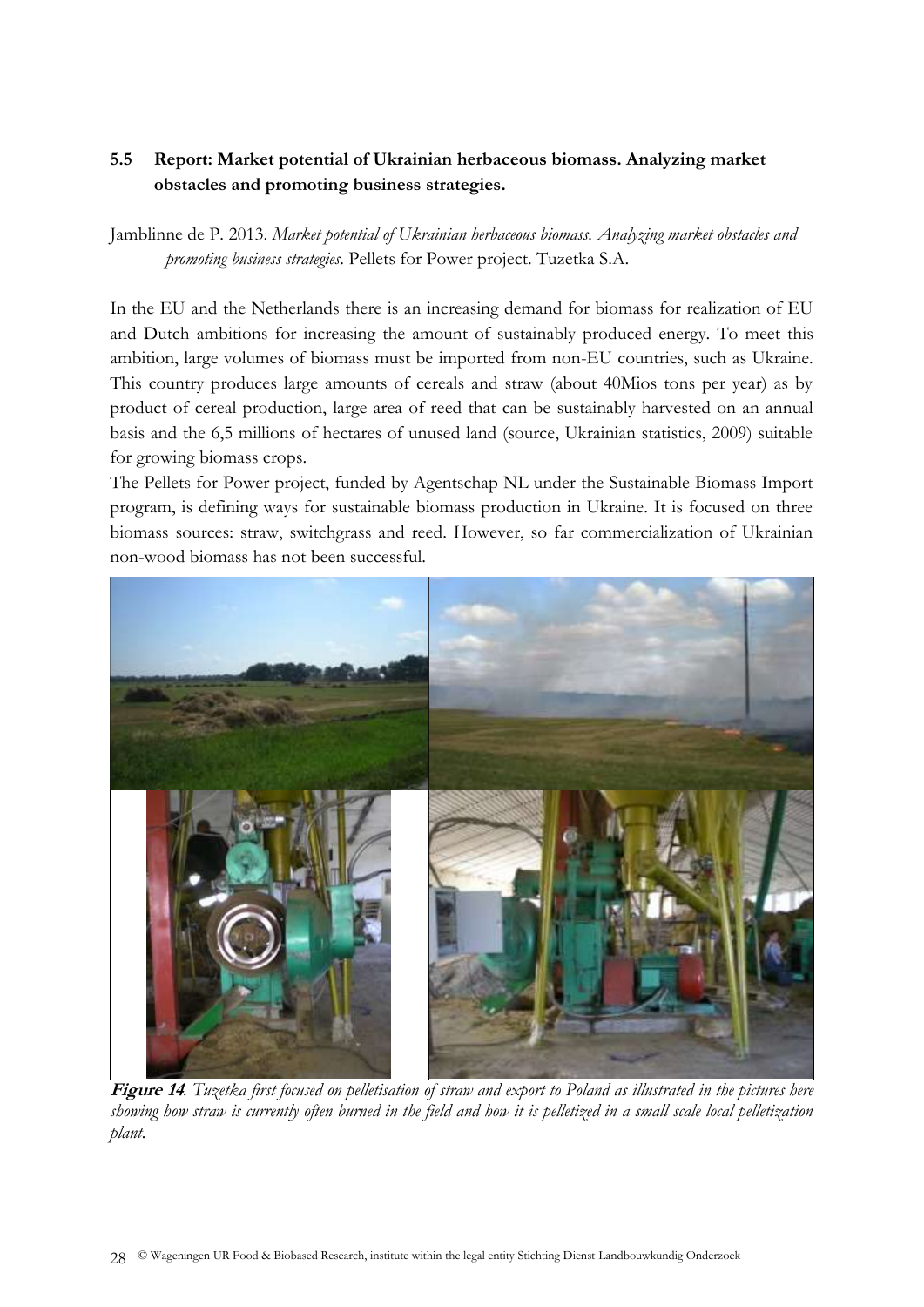The analysis of obstacles for successful commercialization, as experienced by project partner Tuzetka, were focused on pellet biomass for energy (mostly heating) conversion. Part of the problem is in the quality of herbaceous biomass, when used for energy production. However, other factors in play include the economy of scale and (inter)national regulations that favour wood over herbaceous biomass.

Market strategies by Tuzetka focused on a domestic Dutch district and domestic heating and cooling market in the frame of twin organization (Bioenergy Trade Centre) with Ukrainian counterparts.

Strategies for heating and cooling will be easiest to implement in urban areas or in industrial zones. Small and mid-sized district heating schemes are also an interim pathways to improve the energy efficiency by means of energy storage (cold-heat bank) with heat pumps. For starting such operations, wood pellets will be the adequate bioenergy (better market behavior) while the agro pellets may step by steps increase the supplies.

The Ukrainian market is offering business opportunities also for Dutch companies for the export of biobased goods and services against the supply of a secured feedstock.

Others opportunities have to be mobilized, like biomass supply in Poland and other EU or non-EU countries. Pellets could also first find an application as animal bedding material or the fiber market. This could bridge the time until a real herbaceous pellet market for energy develops and can help producers optimise the chain for quality and cost.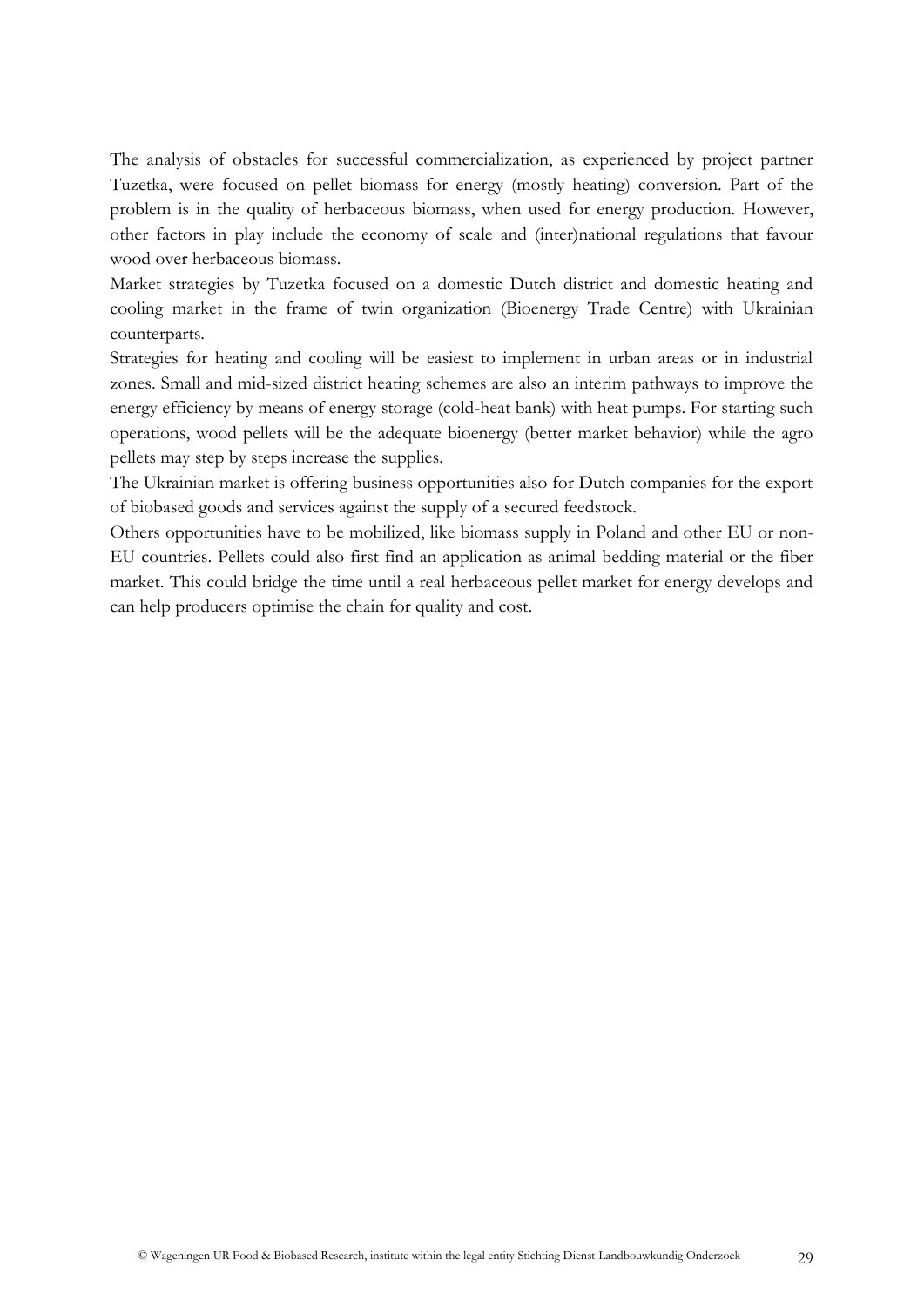#### <span id="page-29-0"></span>**5.6 Report: Taking the Law to the People**

#### *Reference:*

Poppens, R., P. Kraisvitnii, O. Rii. 2013. *Taking the Law to the People – Mobilizing community ownership for legal reed harvesting in Ukraine Experiences with Ukrainian legislation and stakeholder consultations for commercial reed harvesting in rural communities.* Pellets for Power project. Wageningen UR Food & Biobased Research.

#### **Pellets for Power project**

This report is an account of experiences of a Ukraine based company, Phytofuels Investments, operating in the framework of the Pellets for Power project. This project was carried out in Ukraine and funded by NL Agency under the Sustainable Biomass Import program in the Netherlands. The project aims at developing models for sustainable biomass supply chains, including production, processing and commercialization of reed, straw and biomass crops for energy purposes. So as to guarantee sustainability, all biomass operations were designed in accordance with the Dutch NTA 8080 standard. As one of five project partners, Phytofuels' tasks included the development of sustainable reed production methods. Two aspects of this endeavor are zoomed in on in this report: reed legislation and engagement with authorities issuing permits on the one hand and engagements with local reed owning communities on the other. Both aspects are strongly interlinked and cover two sets of requirements in the NTA 8080, i.e. compliance with national legislation and performing stakeholder consultations.



**Figure 15***. Phytofuels engaged with stakeholders. Phytofuels had to solve the unclear judicial status of reed land ownership before obtaining the reed harvesting concessions.* 

#### **Studying legislation and engaging authorities**

The first step was to study legislation, to find out what is regulated in Ukraine about reed. For that purpose and for other studies on sustainability issues, the Institute for Biomass and Sustainable Development was founded. This independent institute helped increase credibility of the project when engaging with authorities and rural communities. In this process, both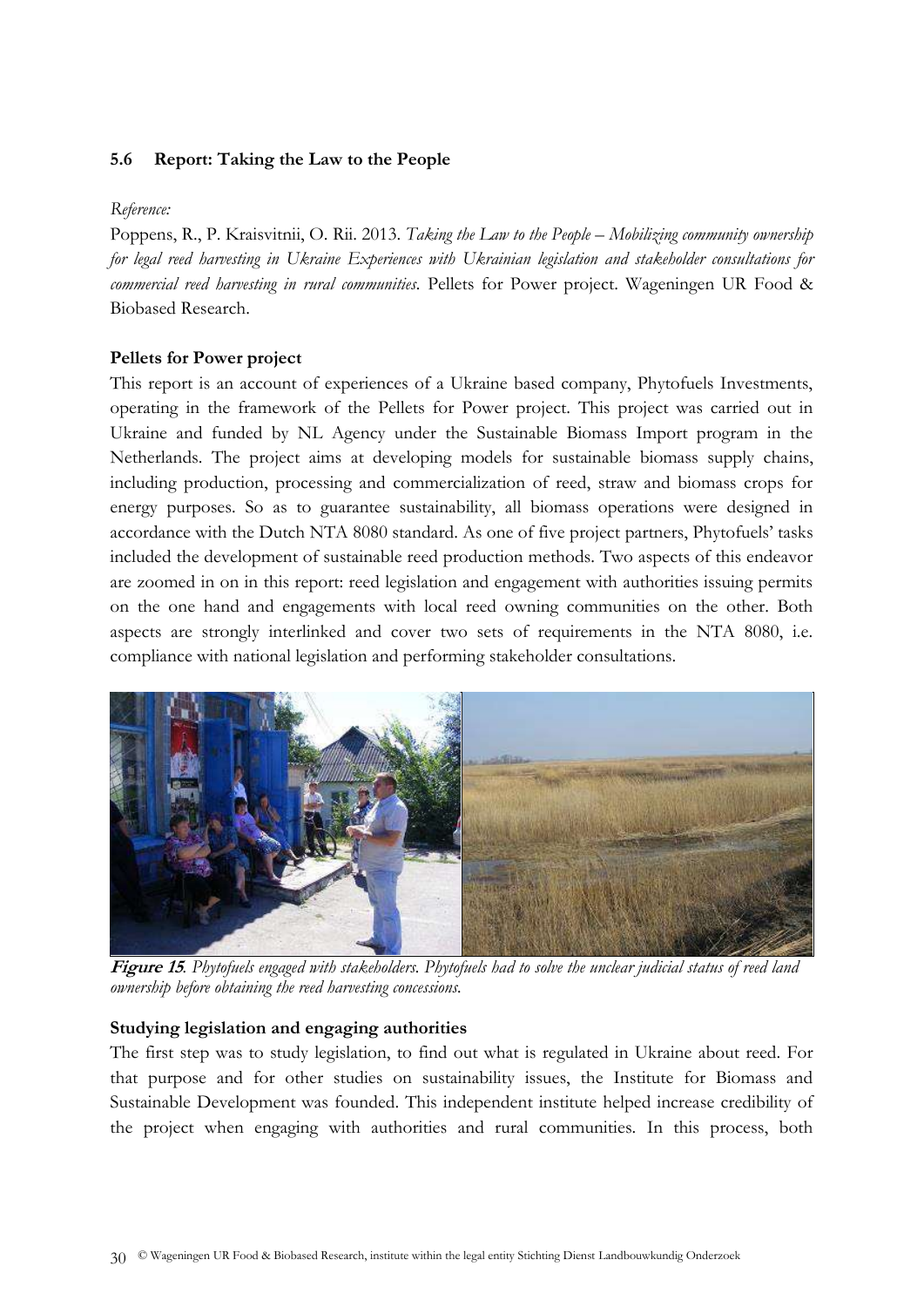Phytofuels and the Biomass Institute relied on methodological support and applied research conducted in the Pellets for Power project. Research topics covered legislation, biodiversity, greenhouse gas emissions and other sustainability topics. The importance of this research based approach soon became evident, when facing government officials with no clue as to on what grounds and by which procedures reed harvesting permits were to be issued. In much of current Ukrainian legislation there is no clear reference to reed as a particular category of plant, natural resource or ecosystem. So, in order for authorities to make any informed decisions about issuing permits, the project partners first had to develop a reed harvesting protocol, based on research data from this project.

#### **Taking the Law to the People**

According to Ukrainian legislation, the rightful ownership and decision power regarding natural resources lies with "Territorial Communities", i.e. villages in rural areas of Ukraine. Yet, this does not reflect reality in Ukraine. In the current situation, power is very much concentrated in Kiev and little decision power trickles down to the villages, with village councils having to collect state money from district councils. The financial situation is appalling in most villages, including with underpaid village deputies, making corruption difficult to erase. Obviously, this situation is also bad for business operations, that often depend on bribes and personal favors, affecting the continuity of such operations. The challenge for the project partners was thus clear: creating awareness among village people and setting up sustainable, socioeconomic development programs that work directly with the local population, designated by the law as the rightful owners of reed resources.

#### **Establishing socioeconomic programs and acquiring permits**

With legal ownership lying with local communities as the primary stakeholders, Phytofuels and the Biomass Institute have put a lot of effort in engagements with village people, on the street, in public meetings, visiting local leaders, local newspaper articles, educational programs held at schools and other social events. This resulted in broad support within the community, making the project at the same time less vulnerable to corruption and abuse by individual village council members and officials.

The approach by Phytofuels and the Biomass Institute proved overall successful. By September 2012, long-term reed harvesting programs were signed with thirteen villages. And with each program laying out clear responsibilities for the partners, based on legislation and research conducted in the project, the environmental authorities were keen to issue the required permits.

#### **Setting a standard for biobased development in Ukraine**

These experiences may have shed light on a potentially effective mechanism for stable biomass business development in Ukraine, by mobilizing local villages as the lawful owners of natural resources. Phytofuels and the Biomass Institute have done important pioneering work, setting a standard for current and future biobased practices in Ukraine.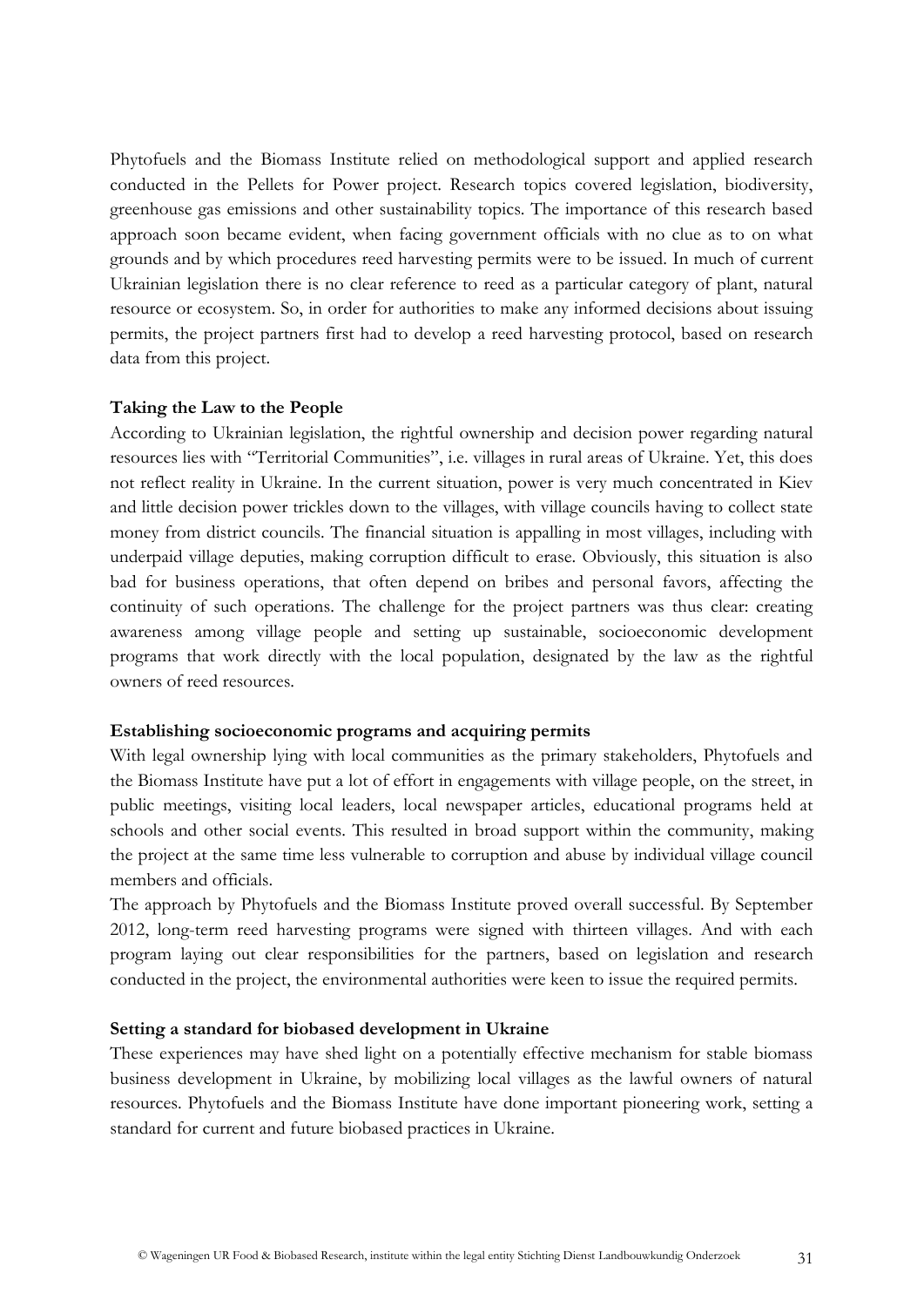Yet, still much work remains to be done after the project. It is likely that Phytofuels' business operations require adjustments before deserving he label "sustainable". Its compliance with NTA 8080 is not guaranteed until proven otherwise by an independent auditor. And given its strong ties with Phytofuels, the role of the Biomass Institute has not been truly independent so far. Moreover, in the larger institutional framework, it remains to be seen whether policies are adopted that are favorable to development of sustainable biomass based programs.

Fortunately, both organizations will continue on their chosen paths. Phytofuels intends to expand its biomass business activities, in line with NTA 8080. And the Biomass Institute has the ambition of becoming a recognized, truly independent research organization, aiming at development of research programs and the promotion of NTA 8080 in Ukraine. For this purpose, during the 8th Biomass Conference in Kyiv held in September 2012, a Memorandum of Understanding was signed between the Biomass Institute, Wageningen University Food & Biobased Research and the Dutch National Standardization Organization (NEN). In addition, the Biomass Institute seeks participation in public councils on regional and state level, advising on sustainability and legislation for development programs.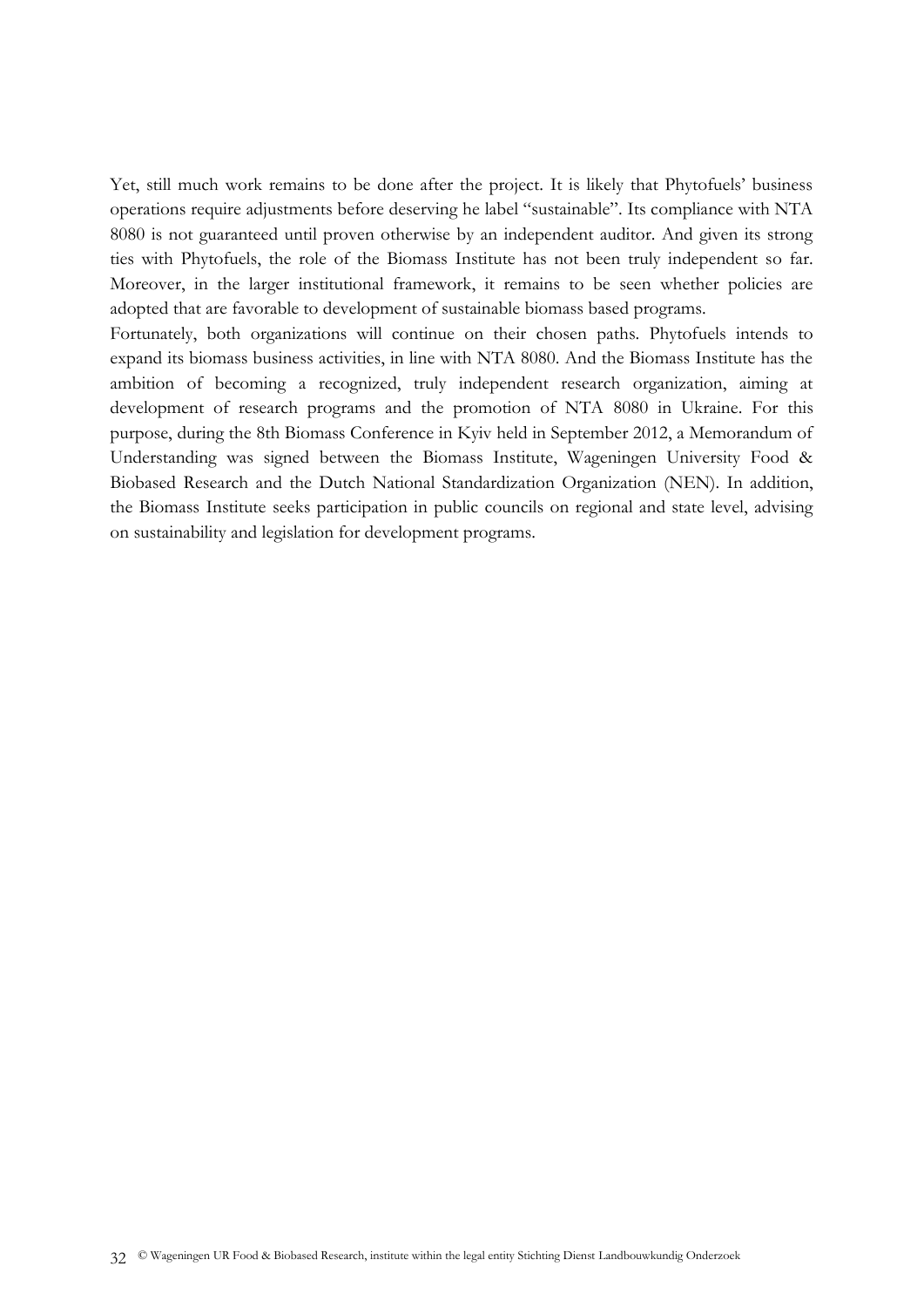# <span id="page-32-0"></span>**6 Lessons learned**

## <span id="page-32-1"></span>**6.1 Project management**

- Organize frequent communication moments with local partners. Given cultural differences, the language barrier and frequent lack of experience with international projects, saving on communication will cost the project in the longer run.
- Start as soon as possible with making report structures for deliverables, so as to guide activities and results in the right direction and to facilitate constructive thinking and communication among partners.
- Involving the right experts from the start of the project should have saved a lot of time and efforts.

# <span id="page-32-2"></span>**6.2 Starting biomass business in Ukraine**

(See paragraph 4.6)

 (Future) biomass businesses must invest much in the local producer community, assuming a bottom-up approach, ensuring commitment through long-term agreement with the village council. This reflects legislation, helps minimize corruption by officials and ensures long-term commitment by both authorities and the local population (Poppens et al, 2013).

# <span id="page-32-3"></span>**6.3 Herbaceous biomass market focus**

(See paragraph 4.5)

 For now biomass businesses should focus on domestic biomass markets, particularly for heating purposes, given high natural gas price. No demand in EU/NL, due to quality issues and economy of scale requirements among other.

# <span id="page-32-4"></span>**6.4 Reed/wetland management**

(See paragraph 4.3 and 4.4)

 Sustainable reed harvesting is very well possible. Regular reed harvesting helps maintain wetland areas, may help emissions and may increase biodiversity. With the right methods, such as harvesting on ice in winter, the environmental impact can be reduced to a minimum.

#### <span id="page-32-5"></span>**6.5 Biomass sustainability**

(See paragraph 4.2, 4.3, and 4.4)

- Biomass production, for all three biomass types, results in a positive GHG balance and emission savings well below thresholds set by NTA 8080.
- Use of agricultural by-products and reed help reduce ILUC to a minimum. Also ILUC may be avoided with switchgrass cultivation, provided cultivated on abandoned/less fertile and/or abandoned lands.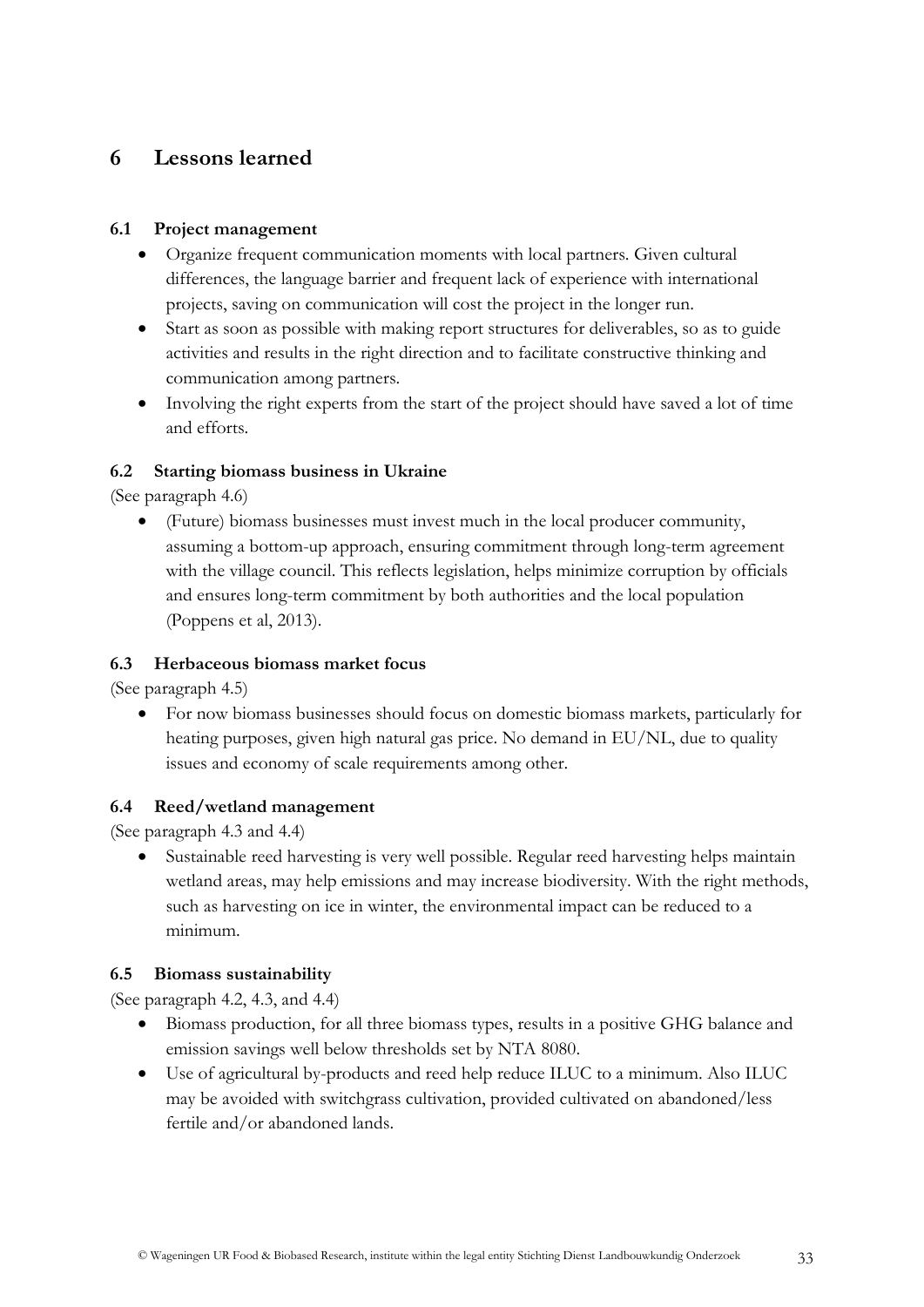With the right methods, such as harvesting on ice in winter, the environmental impact of reed harvesting can be reduced to a minimum.

# <span id="page-33-0"></span>**6.6 NTA 8080 implementation**

(See paragraph 4.6)

 NTA 8080 presupposes legislation regulating reed resources, which is often not reality in non-EU countries such as Ukraine. There is a need for a more local approach in implementation of sustainability criteria.

## <span id="page-33-1"></span>**6.7 Market access for herbaceous pellets**

(see paragraph 4.5)

- Wood pellets are the norm on the biomass markets in the EU. They are essentially a commodity with all the attributes of a commodity including standards for quality, handling and conversion and exchange system facilitating trade and financing.
- Herbaceous pellets are not a commodity and currently have no defined market in the EU. Defining herbaceous pellets as a biomass commodity would be necessary to fundamentally solve this problem (defined quality standards, trade system, certified handling and conversions systems).
- In order to have access to market for herbaceous pellets in the EU it is necessary to have a large scale (say > 50.000 tons per year) is necessary. To overcome this up-scaling problem focus on supplying the local market or smaller scale markets such as bedding is the best avenue.

# <span id="page-33-2"></span>**6.8 Switchgrass production**

(see paragraph 4.1)

- Switchgrass can be grown in Ukraine and should yields of up to 15 tons DM per year may be possible.
- It is necessary to execute local experiments in order to gain local experience with switchgrass.
- The option to produce switchgrass biomass on marginal lands (outside of competition with food) should require investigation into zoning options and related policies.